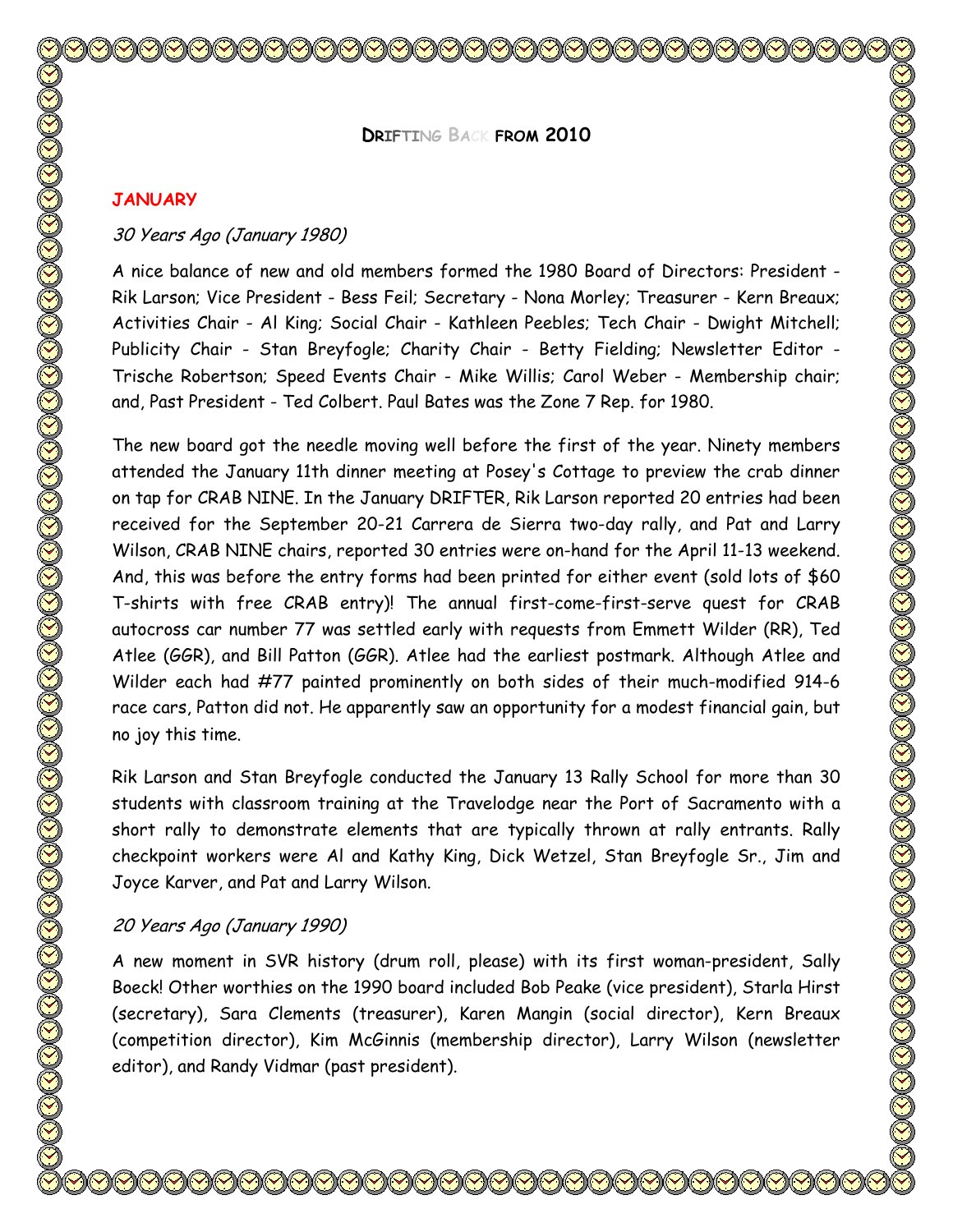The January 1990 issue of THE DRIFTER had many rave reviews of the club's Christmas Party at the Clarion Hotel. Billed by the organizers (Elizabeth Carr and daughter Amelia, Sally Boeck, and Sara Clements) as an evening of fun, friendship, and dirty dancin', the tuxeo squad was in full force for this one: Marv Smith, Jim McDade, Randy Vidmar, Harvey Cain, Kirk Bradford, Gary Thompson, Bob Berriman, Bob Peake, Steve Taggart, and Ron Boeck. Past has-beens (past presidents) of the club in attendance included Harvey Cain (1977), Larry Wilson (1968-69, 1982), Kirk Bradford (1986), Jim McDade (1987-88), Randy Vidmar (1989), Ray Clements (1984-85), and John Meunier (1972). Also there were SVR members Oran and Grace Crumley from Paradise, California. Their PCA membership went back to October 1958 as charter-members of Sequoia Region (then Fresno Region, later San Joaquin Region).

# 10 Years Ago (January 2000)

A new century and a new board of directors: Tim Fleming (president), Russ Hildebrand (vice president), Larry Clark (secretary), Phyllis True (treasurer), Shelagh Matthews (social director), Tom Sisson (membership director), Glen Brooksby (competition & safety director), Mike Willis (newsletter editor), and Bob Peake (past president). At the January 5th board meeting, treasurer Phyllis True announced the club exceeded its 1999 budget balance by \$4,000.00 through careful control of expenditures by the 1999 board. That sparked a stampede toward a nearby pile of freshly minted "request-a-check" forms.

Many SVR members attended the January 22 Zone 7 Awards Banquet to receive their 1999-season rally, concours, and/or autocross awards. Greg and Cindy Keith scored in the concours series, and Rik Larson, J. Toney, and Helen Ashuckian received awards for their top finishes in the rally series. SVR autocrossers made an especially strong showing in the autocross series including Russ Hildebrand, Glen Brooksby, Bill Winkler (also Tenacious Award winner), Bill Thorp (also Rookie of the Year), Kathy Smalley, and Tim and Susan Fleming.

# **FEBRUARY**

# 30 Years Ago (February 1980)

Nona Morley and C.C. Craig won "Best Dressed in Western Duds" during the February 7 dinner meeting at Pinnacle Peak. Jack and June Samples won honorable mention. Clint deWitt had his tie cut off, right beneath his nose (no big loss -- it was a crummy-looking thing). Those attending witnessed the local premier of the cinema classic, "Cone Heads at the Races," courtesy of Dwight and Linda Mitchell.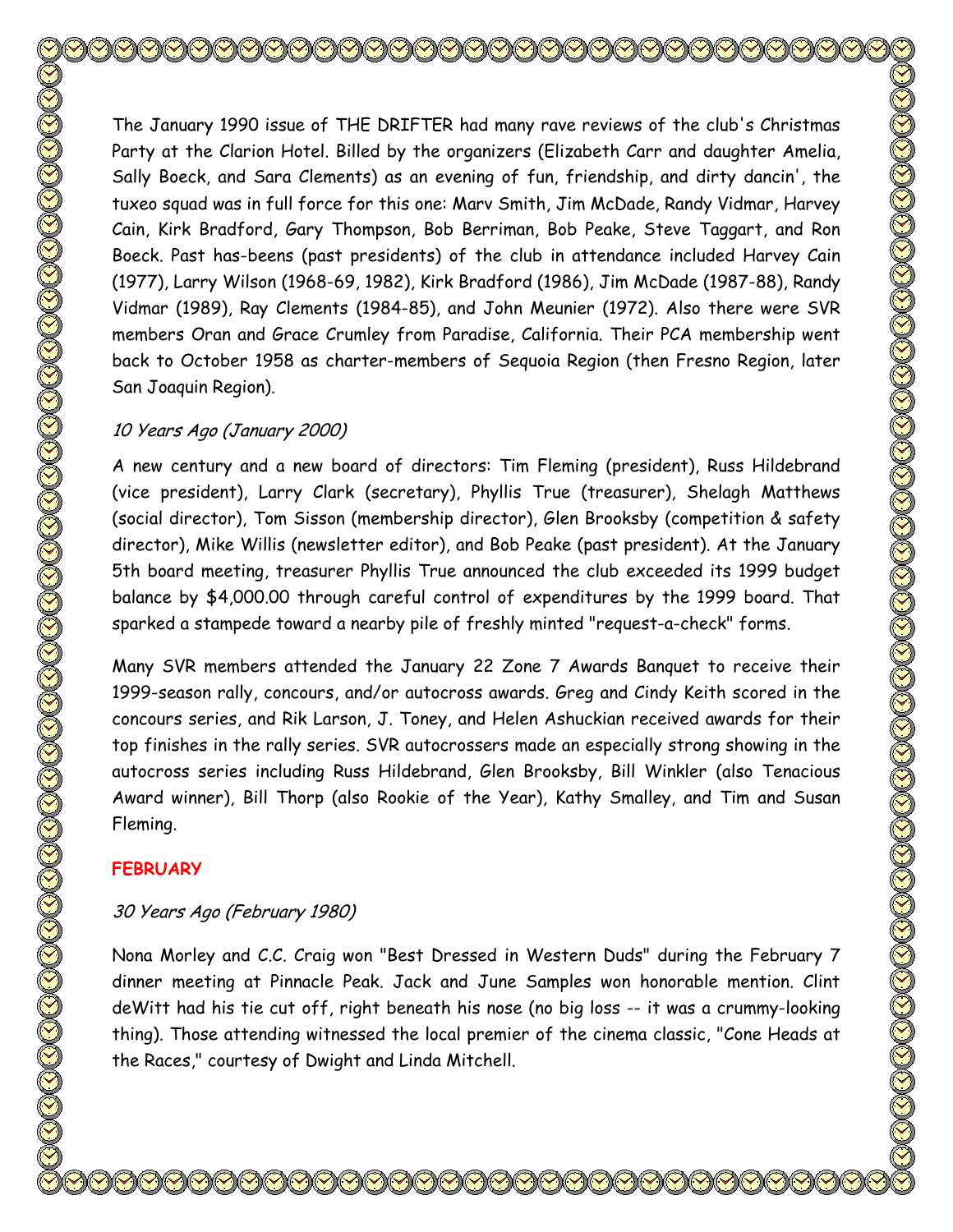Six cars of SVR members journeyed on February 10 to the Vacaville-Fairfield area to join Redwood Region members in a rally by Emmett Wilder. About 30 rally-cars ran the event. We had our big guns, all locked and loaded for this one (Jim and Denise Boswell, Harvey Cain and Connie Farlinger, Rik and Lettie Larson, George and Nona Morley, and Richard Wetzel). It was a disaster -- too many questionable traps, the last of which collected the SVR folks at an on-ramp to I-80 with the next instruction reading, "R at Stop." On a freeway? Little did anyone think that instruction referred to a "Stop Ahead" sign on a parallel frontage road visible from the freeway. Everyone regained some sense of humor at the finish at Fairfield Landing.

CRAB NINE report: As of February 11th, 92 entries had been received for the April 11-13 event, of which only 14 had not attended a previous CRAB event. To help reach our goal of 150 entries, the team made a direct mailing to all out-of-town PCAers who had attended CRAB events in the two previous years, mailed advertising to all Zone 7 newsletter editors, and attended meetings of Golden Gate, Redwood, Shasta, and San Joaquin to plug the event.

### 20 Years Ago (February 1990)

The February 17-19 San Simeon tour (AKA Getting there is half the fun), chaired by Mike Willis, turned out ten couples in Porsches from the club that were moving at the 8:00 AM start time on a not-so-direct route to San Simeon. The location of stops along the way were calculated not to exceed the rest-stop range of Jim McMahen. The trip was uneventful from just below Tracy to Patterson, then to Crows Landing, on to Newman, and then Los Banos. Then a series of U-turns, the first necessary because of a sign reading in part, "Pavement ends. . . ." That began to light up the CB radios (all cars were so equipped). Jack Summerville: "Hey, I just cleaned my car!" Phil Keith: "Where's the Dummkopf chairman?" Bob Berriman: "Is McDade leading this tour?" Then a U-turn was necessary in Firebaugh to avoid a speed (or any other possible infraction)-trap. Gary Thompson: "Whew, thanks Jim." By then they were on the fringe of McMahen's maximum range which elicited the anguished CB transmission, "Are we there, yet?" Randy Vidmar then gave his now famous response, "It's only five more miles." Relief came with Arciero winery, then York Mountain winery. Then, another U-turn because of "a missing sign," (right), then yet another U-turn because half the group followed Jim and Sheila McDade -- in the wrong direction. Finally it was party-time with hosts John and Arlene Pluth followed by dinner around the enclosed pool at the Green Tree Inn. Next day was tours of Hearst Castle with return to Sacramento by any route that floated their boat. Oh, yes. It rained.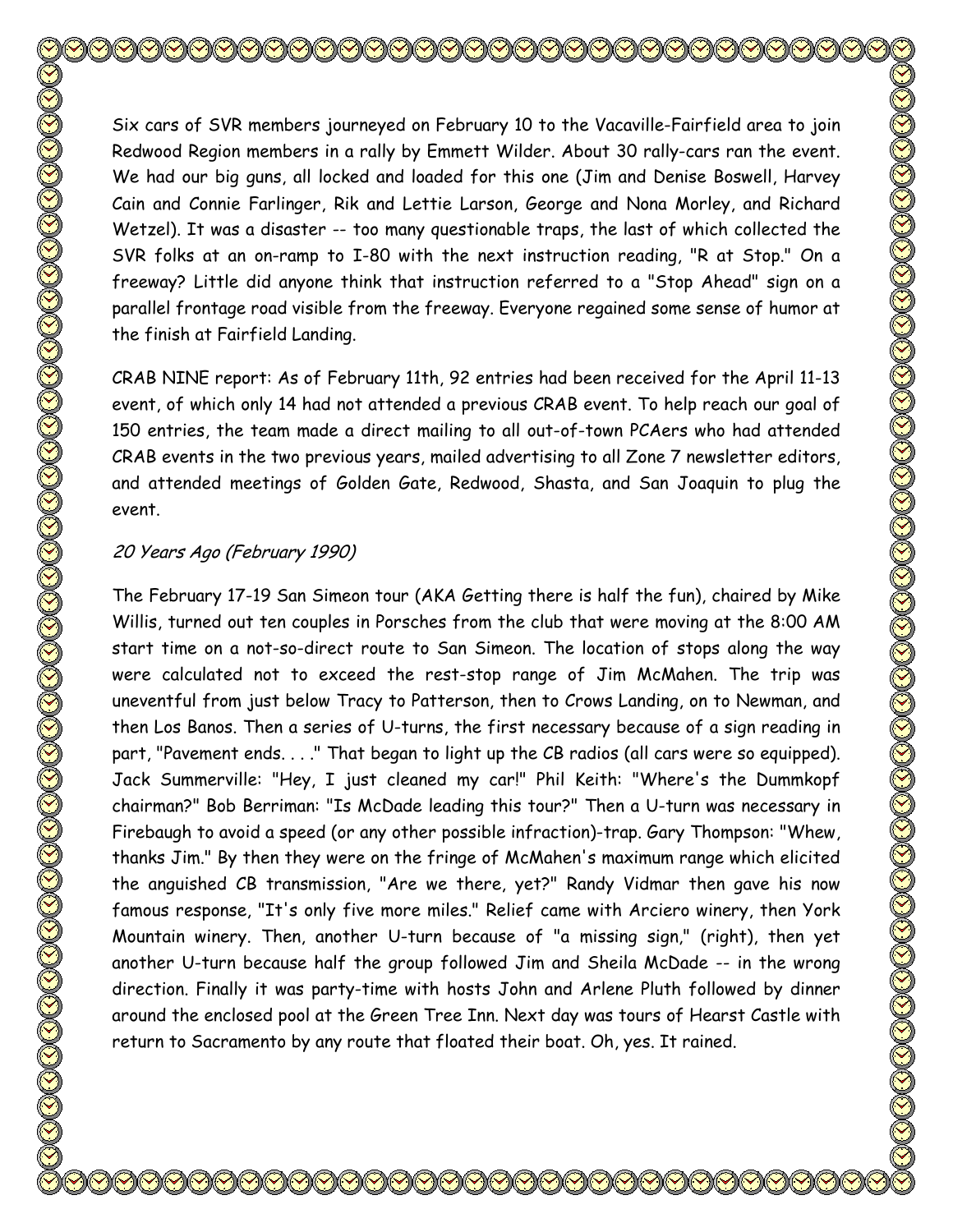Karen Mangin and Sally Boeck and Harvey and Connie Cain were the only two SVR rally teams brave enough to enter the February 18 Zone 7 rally chaired by John Clever. It was the second event in the 1990 Zone 7 Series, and Sally and Karen finished 2nd. With a large margin, Harvey and Connie were first! 10 Years Ago (February 2000)

White Elephants at Chuck's Grill in Folsom on February 5 were promised by Tambra Kroetz and she did not disappoint the SRO crowd (that's show-biz talk meaning a good turnout) which included neighbors and in-laws and maybe lucky street bystanders. Jim McMahen brought his sister Jill and her husband David just to show them what members of a real car-club do for entertainment (we never saw them again). Many of the choicest elephants went right through the hands of many players like Jim and Joyce Karver, Kim and Jeff Kinder, and Jan and Herb Hoover. But not Tom Sisson -- just ask Tom what he kept his hands wrapped around (a DRIFTER photo captured that Kodak Moment). Others left with empty hands, but all left with a smile.

A week or so later was the Casino Tour arranged by Larry and Mary Clark which was a gamble for many (a visit to two gambling casinos was on tap). But first, a nice drive up the Garden Highway through Dingville (don't park there) to Marysville and lunch at the local Red Robin. The group encountered a bicycle tour on the narrow road and Rich McGlumphy and Karen Goffin almost added a new hood ornament to their 944 Cab. This tour was made all the more unique by having THREE very nice looking examples of the Porsche 928 (Klaus Hennig and Jeannine Weekley, Jim and Kelly Finley, and Arnold Ramirez and Gloria Nelson). After lunch it was on to the Colusa Casino and the first games of chance. Each tour member received a "starter kit" (\$10.00) and nobody quit while they were ahead. Then, the Cash Creek Casino gave everyone a second chance. No big-time winners here. Most kept their shirts for the journey home.

## **MARCH**

# 30 Years Ago (March 1980)

SVR member Hank Feenstra put a For Sale ad in the March DRIFTER listing his E-Production race car, a 1958 356A Speedster, and two race engines, each 145hp, for sale. \$4,500 for the rolling chassis, and \$4,500 each for the two engines. What-a-buy!! Maybe he still has 'em -- call 916-484-6450.

At the March 13 board meeting Pat and Larry Wilson announced SVR had 131 entries, 33 from SVR, to CRAB NINE, April 11-13. More were expected. President Rik Larson reported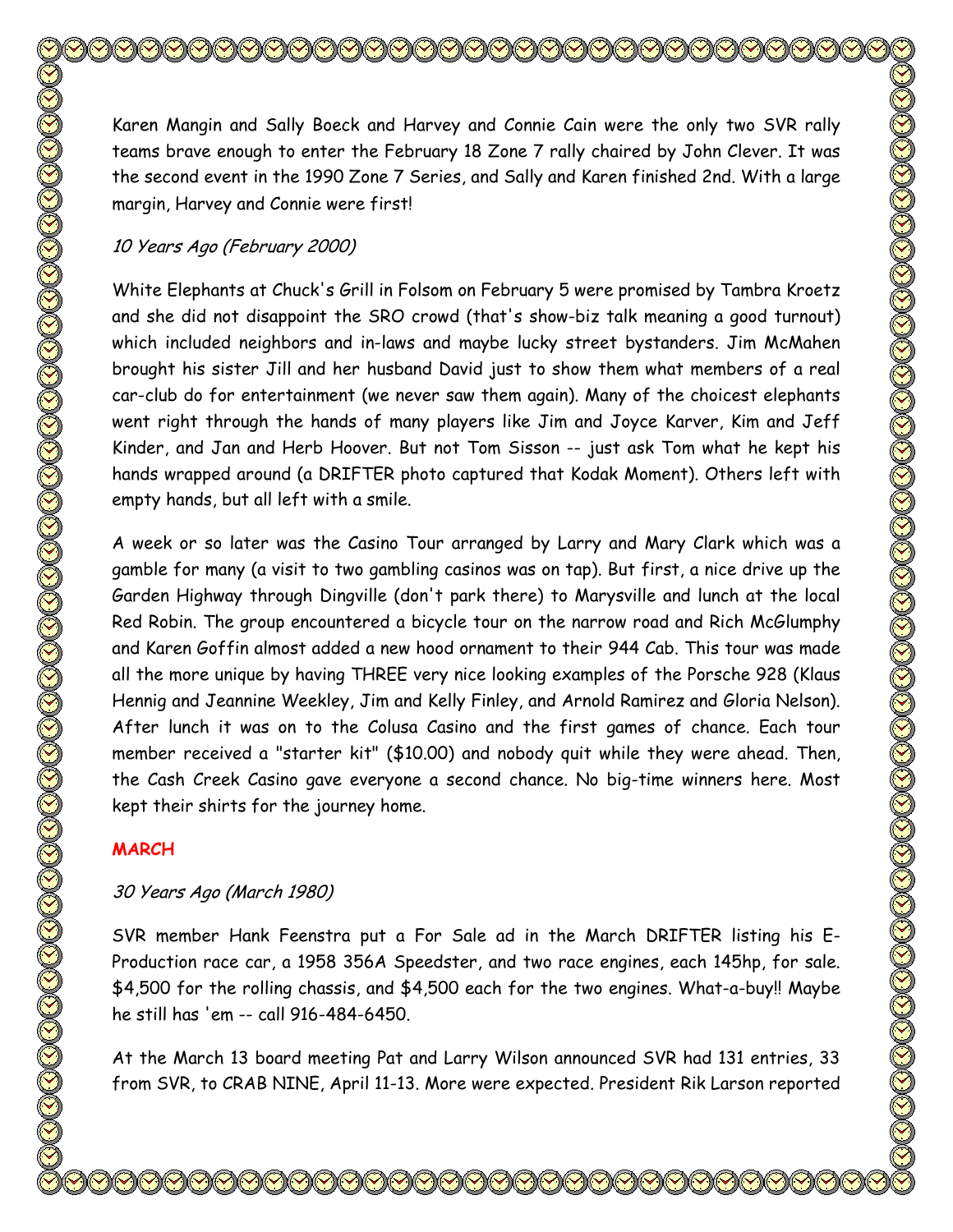the club's net balance amounted to about \$2,300. Rik asked all board members to prepare information that could be used to develop duty statements for the various board positions and to update the club's policy guidelines. Dwight Mitchell was constructing a new Dummkopf award which would be ready soon. A usually reliable, inside informant, said it would be battery-powered.

On March 15, seven cars from SVR (including Al and Kathy King, Harvey Cain and Connie Farlinger, Rik and Lettie Larson, and Pat and Larry Wilson), motored to Manteca to join 54 cars, led by Mike Lommatzsch, from Golden Gate Region on their annual two-day tour to Yosemite Park. Included in the GGR bunch was John Meunier, President of SVR in 1972. John reminded those from SVR that the red 356A Speedster he was driving that day was the same one pictured on the SVR logo. Its license plate read, "Old Shoe."

### 20 Years Ago (March 1990)

SVR's March 15 dinner meeting at Vince's Trattoria restaurant on Folsom Blvd. was an extra special evening because our president, Sally Boeck, had this idea, "Let's do something special to recognize SVR members who receive their 20-year PCA membership certificate." And, special it was. Members who joined PCA in 1969 and thus in 1989 qualified for a 20-year certificate were given a special invitation to the festivities. Those able to attend were Leon and Sandy Biren, Jim and Joyce Karver, Ted and Kaylaine Robinson, and Michael Stevens. Zone 7 Representative Bud Behrens and Sally Boeck presided over the ceremonies. Those unable to attend, but recognized none the less were Leo and Nancie Droughton, Dave and Delores Johnson, Jim and Pat Thompson, and John and Barbara Smolich. To help commemorate the evening, a smiling Michael Stevens holding his certificate was the cover photo for the May DRIFTER.

In the March DRIFTER was Rik Larson's account of Yosemite Sam, The Rally. Held January 19, this Zone 7 series rally put on by SVR and written by Ray Seamans "Yosemite Sam" (another rallyist nick-name) spanned 65 miles and five check-points to the finish in a pizza parlor in Rancho Cordova where the scores were tallied and announced. The top PCA team of Harv and Connie Cain had the Expert Unequipped class-winning score of 180 points. The team with the biggest score of 1,648 points (in rallying, big is not good) was Jim McMahen and Suzanne Gallicho. Other SVR finishers included Don Rasmusson and Robert Vandeberg, Jan and Herb Hoover, Curtis Cleary and Nikki Duncan, and Bob Dennison and Elizabeth Carr.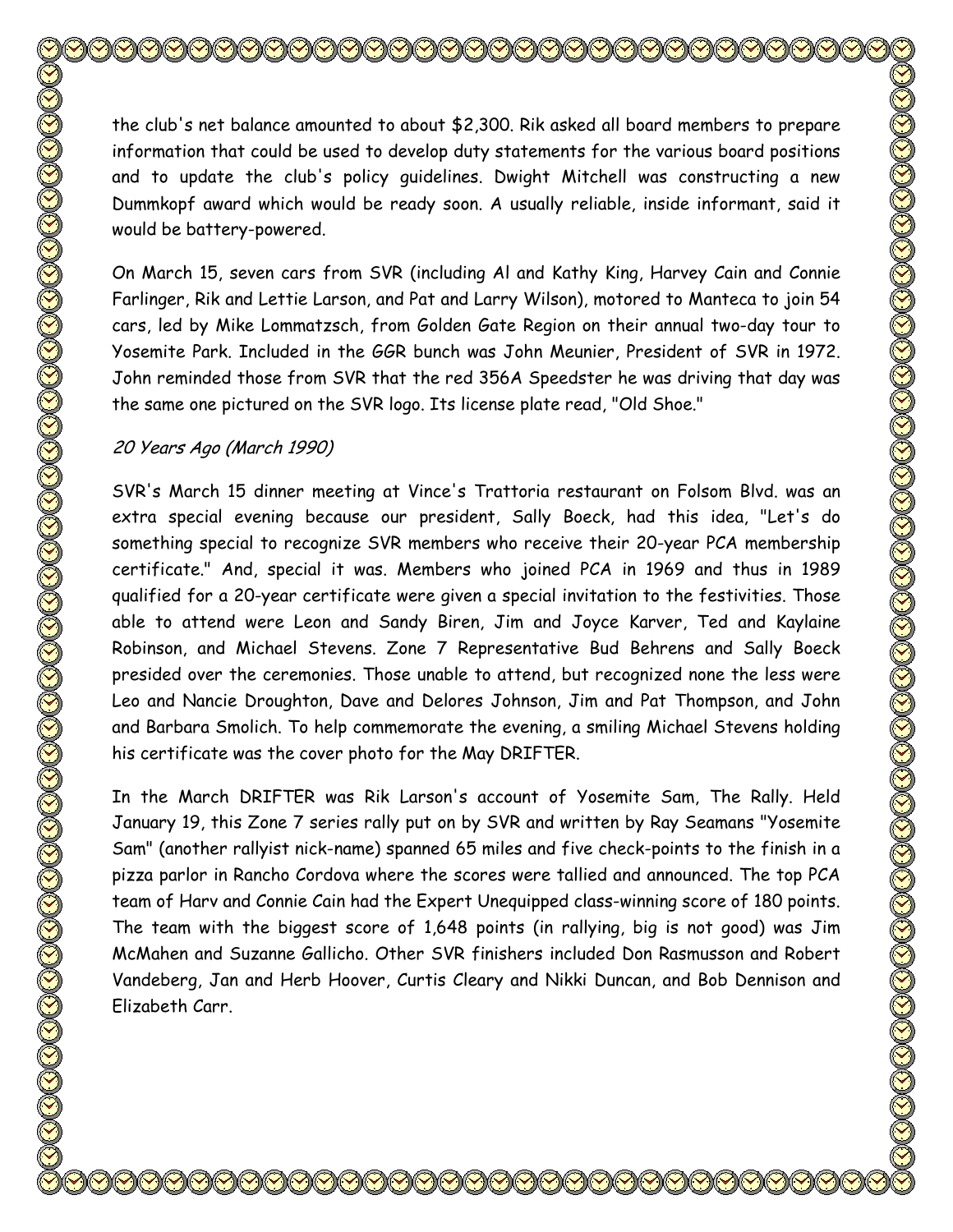# 10 Years Ago (March 2000)

Eleven SVR members enjoyed the March 12 Railroad Museum Tour with SVR-member Phil Lawrence as our resident docent, first giving us the scoop on Theodore Judah and his search for a railroad pass through the Sierra, then an explanation of narrow and standard gauge tracks and equipment. Then, Phil treated the group to Lucius Beebe and Charles Clegg's private railway car, "The Gold Coast." The coal-burning fireplace and crystal chandelier blew 'em away. After three hours of brain-bending education, the group adjourned to their favorite watering hole in Old Sacramento.

On March 18, Tom Sisson treated 27 new SVR members to a day at the Towe Auto Museum which included an indoor picnic lunch followed by a docent-led tour of the museum. The exhibits such as the Blacksmith Shop and Vic's Drive-In were especially interesting for the group.

On Wednesday night, March 29, twenty-four SVR members and prospectives arrived at Bob Peake's house to test 12 different wines from Schug, Carneros, Gundlach-Bunschu, Vigel, Castle, and Bella Vignia. Put that with a spectacular layout of fresh baked breads, pasta salad, grilled veggies, and appetizers by LaCucina Cirino from Grass Valley, and you've got a great evening ahead.

The March 25 Concours Tech Session at Don Joe's Fabrication Specialties featured Phil Lawrence and Mark Smedley sharing their perspectives and secrets on competing in Zone 7 and Parade concours events. Jeff Brown from Meguiar's was there to share his products and perspectives and also impressed those 25 concours nuts in attendance.

# **APRIL**

# 30 Years Ago (April 1980)

According to Historian Stan Breyfogle's column in the April DRIFTER, the SVR Dummkopf award was first given in 1966 by Larry Wilson to past-president Dave Werner (1964 president) for the way he took the standing-start of his mirror-autocross run at Aero-Jet (two cars running simultaneously, each on a separate but mirror-image course). After both cars approached, and then stopped at the start-line, the green flag dropped, and Dave made a magnificent launch -- in REVERSE! Ahhh, the beauty of it all. The April 5, SVR Women's Tech Session (at Autosport Technology) and Luncheon (Monterey Bay Canners restaurant) offered instruction on what to do when roadside first aid is necessary.

More than 250 PCAers in 140 Porsches (including 46 SVR cars) made it through Dolores Weddle's registration party for the April 11, 12 & 13, CRAB NINE (Larry and Pat Wilson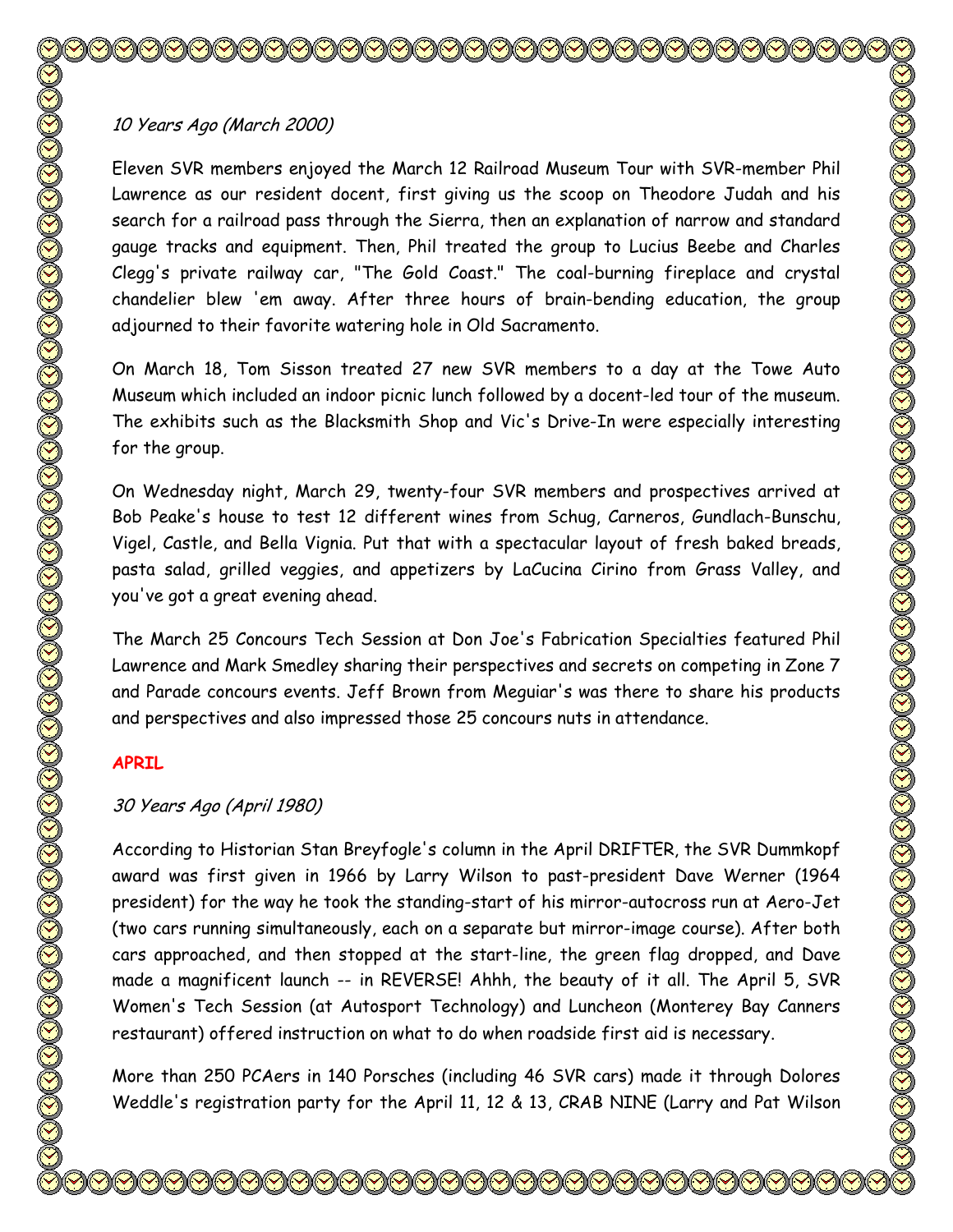co-chairs) and, in the process, they consumed 14 quarts of booze, 24 liters of wine, and eight pounds of popcorn -- all the signs of a great weekend ahead. 80 competitors ran the autocrosss chaired by Mike Willis, and the funkhana chaired by the dipsy-duo of Paul Bates and Harvey Cain. That evening during the award ceremonies, the group continued its merry ways by consuming another 152 liters of wine. The top Funkhana team (of 52 entries) was Keith McMahon and Kathy Hopkins from Golden Gate Region. Twenty-nine SVR members won a trophy in the autocross. Eighty-six cars ran the Sunday rally visiting Pleasant Grove, Nicolas, Trowbridge, Rio Oso, and Elverta. John Clever, running solo, had the lowest overall score (10) in the rally chaired by Rik and Lettie Larson. SVR rally teams Jim and Joyce Karver and George and Nona Morley both won their rally class. At the Gibson Ranch Beer 'n' Brat soiree, Dave and Chrissie Neukom's team provided 402 buns, 100 pounds of bratwurst, 70 pounds of sauerkraut, and 24 cases of beer. That's CRAB by the numbers!

## 20 Years Ago (April 1990)

Forty-five students got their diplomas at the SVR-organized April 8 Zone 7 rally school head-mastered by Ron Boeck with assistants Rik Larson and John Clever at the Grand Island Inn (formerly Ryde Hotel). The school's classroom segment covered topics like basic rally course following, main road rule, and Parade Competition Rules. The school's final exam was a short, 5-checkpoint rally ending with critique at Rick's Pizzateria in Lodi. 20 rally-cars took the final exam with George and Nona Morley coming out on top with a score of 122. Exam monitors (checkpoint workers) were Starla and Mark Hirst, Mike Willis and Sally Jean, and Pat and Larry Wilson.

For the April 27-29 CRAB 19 event, co-chairs Kern and Cindi Breaux instituted BIG, BIG changes: they switched their headquarters from the Red Lion to the Radisson Inn; on Sunday, they launched a new event, Concours de CRAB; and, they moved the autocross to Sunday with the rally on Saturday. 106 entrants had signed up by April 5, so they were guaranteed a big crowd. The registration party, chaired by Greg and Cyndee Peart, provided the necessary attitude adjustment for the entire weekend. Saturday's rally saw the first car out at 9:01 A.M., then cars quickly lined up for J. Toney's second event of the day, a tour/rally designed for two-car teams. Jack and June Samples were honored during the Saturday evening banquet when Jack received his PCA 20-year membership certificate. The Peter Morgan band provided music for dancing. On Sunday, as a testament to the skill of all autocrossers, the Snidely Whiplash Bass Ackwards award was put back on the shelf -- no one qualified! Stacy Reitmier beat husband Jeff to take Top Time of Day (TTOD), the first time at CRAB for a woman to take top time, overall. Redwood Region's Brian Perry chaired the funkhana, and usual champions, Jim McDade and Kirk Bradford,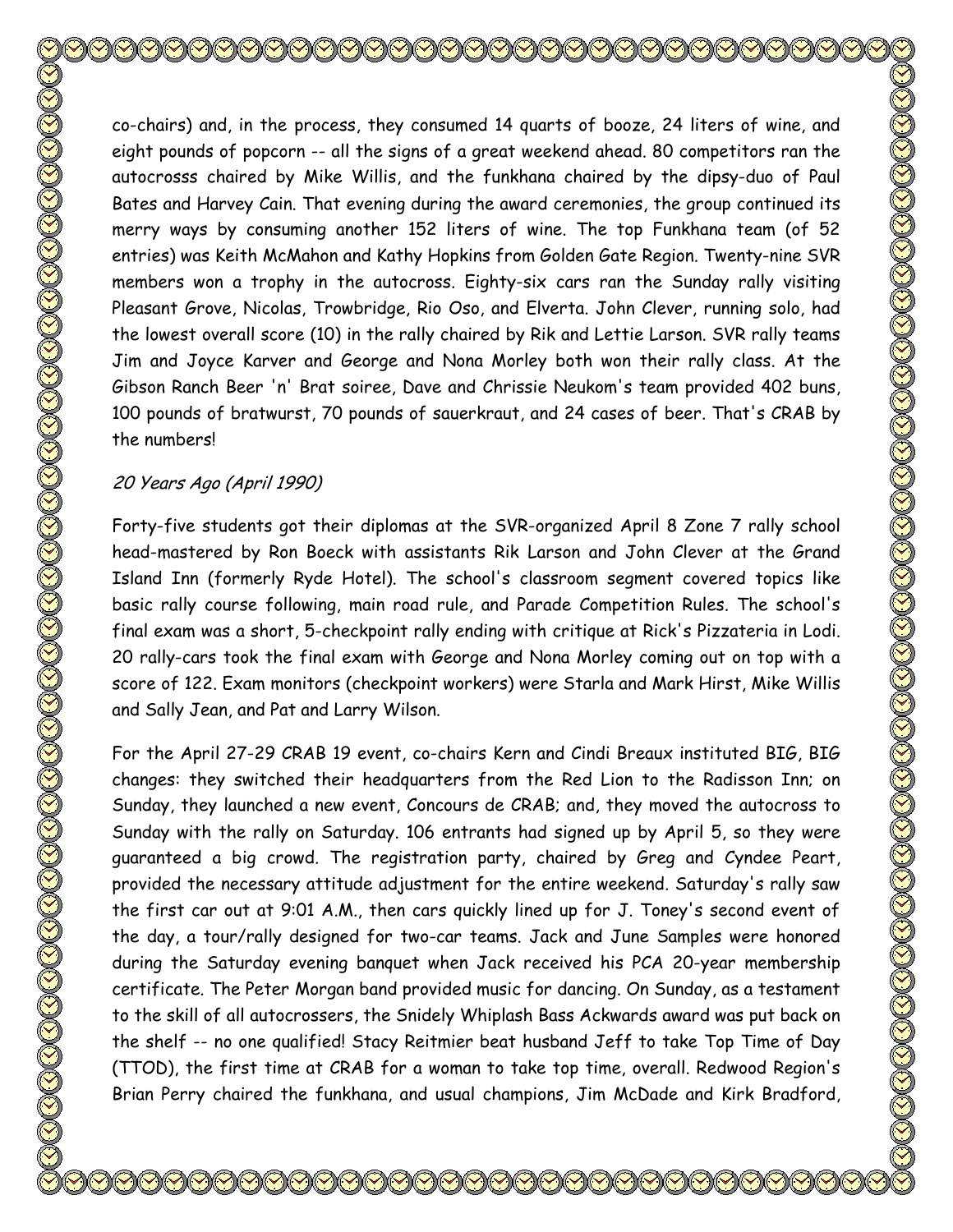bombed-out in the event. Mike Willis with the CRAB concours was next up as the final competitive event for the weekend. Nearby, Tony and Jill Taylor and helpers served the traditional beer and brat while the more successful entrants lined up to collect their special CRAB trophies, beautifully hand-crafted by Tambra Kroetz. 10 Years Ago (April 2000) The April 8 SVR autocross at Mather Field, chaired by Bill Winkler, featured the premier

introduction of the club's brand new autocross trailer. Forty-six drivers were on hand, including 14 from Golden Gate Region. Mike Ambrozwicz and his magic grill was also on hand to provide delicious burgers for lunch. Early on, Bill Thorp and Kathy Smalley set fast times with Doug Ostler right behind. At the end of the day, though, it was Bill Winkler, Tim Howard, and Tania Brooksby who waxed the field. Steve Nieslony and Toni Smith led the stock classes. Friday setup crew included Bill Manich, Tim Howard, Russ Hildebrand, Tim Fleming, and Glen Brooksby. Saturday morning crew were De'Nai Miller, Don Zinke, Steve Nieslony, Russ Hildebrand, and Glen Brooksby.

The April 30 Grand Island Mansion tour by Allen and Dolores Weddle was a return to the 58-room, 20,000 sq. ft. mansion, built in 1917 and billed as the "former palace of illicit pleasure." The highlight of this event is always the famed, "Mirror Tour," a chance to see your friends in half the group on the opposite side of the river, as they see you and your half, driving your Porsches at a leisurely speed down the levee road, an idea from the fertile imagination of Phillip Marks. This time, PCAers in 30 cars, 15 in each group, also enjoyed the experience of crossing the Cortland Bridge at the same time, but in opposite directions. Ron and Sally Boeck were, of course, big-time helpers and leaders of the "B Group."

# **MAY**

# 30 Years Ago (May 1980)

SVR member Randy Blaesi arranged the May 2 Potluck dinner meeting at the Nepenthe Clubhouse in Campus Commons, and Connie Farlinger wrote the follow-up piece about the event for THE DRIFTER. Dave and Dolores Johnson, the creators of SVR's stuffed "Clarence, the Crab," told Connie how Dolores used an Alaska king crab from a Japanese fish market as a model for Clarence. Fred and Nancy Myeron were there and Fred talked about his '58 Speedster he thought was somewhere in his backyard (big lot and the grass is really high). Someone brought a 5-foot loaf of French bread. But, the special feature of the evening was the unveiling of the new, and improved, industrial version of the SVR Dummkopf award -- you know, the one with the golden digit. Crafted by Dwight Mitchell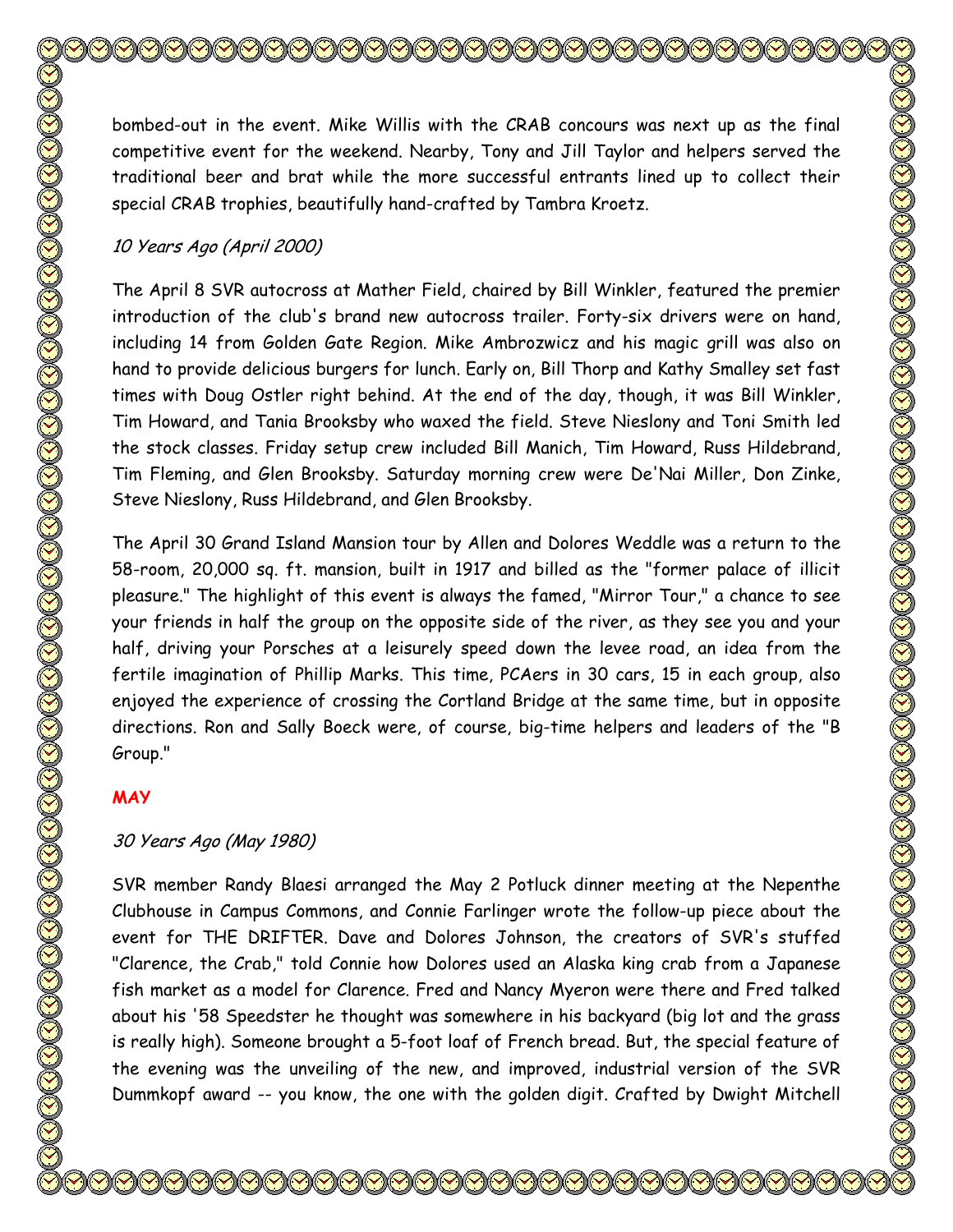with spiritual advice from wife, Linda, this new piece of art caused Sally Weddle and other women with tender sensitivities to blush at the phallic suggestion of its composition. Never-the-less, Jim and Shirlee Chandler became the first recipients of the new version of SVR's most talked about award because of their antics during the April 27th Historic Sacramento Tour. Allen Weddle ran a close second for running his Porsche over the cash box at the autocross during CRAB NINE -- beyond straightening. May 16, 1980 -- Remember that date! It's the date Harvey Cain did his first stint as a

rallymaster. It was an open, Friday night event he named, "Beginner's Luck." As he said in his post-event piece for THE DRIFTER, "Well, it took more than luck to do well on this Friday night rally. 52 cars of assorted makes attempted to find my 4 checkpoints. . .only 26 car were good enough to find all four." Oh-ooh -- but, Harvey kept going, "75 percent of the participants were beginners or novices and probably did not even know what the general instructions were. So they went on a rally and got lost. To those people I apologize." With half the field hopelessly and perhaps forever lost in the dark and unfamiliar countryside near Courtland, Hood, Pt. Pleasant, or Freeport (even the sweep-car couldn't find 'em), other more experienced SVR rallyists and part of the remaining 25 percent, "I don't need no stinkin' generals," group (Mike and Vicki Willis, Ray and Sara Clements, and George and Nona Morley) made it to all four checkpoints and the finish to pick-up event trophies. As for the rallymaster job, Harvey opined in THE DRIFTER that he'd never do it again.

# 20 Years Ago (May 1990)

SVR's May 18 event in the Zone 7 rally series, "Snake in the grass, too," chaired by Rik Larson, was advertised as a "simple, yet warm and gentle time and distance rally." Right. Thirty-three rally teams participated and while they might have thought it was "warm and gentle," they sure didn't think it was "simple." The rally course was only 90 minutes long and with only three checkpoints. But, Rik Larson, the master of misdirection, had the first checkpoint a mere 5 minutes from the odometer check, and the second leg was less than nine minutes long. Soooo, the third leg was a huge confidence test finally ending with the third and last checkpoint. Ah-Hah, now get this: Larson's event occurred almost exactly on the 10th Anniversary (plus two days) of Harvey Cain's star-crossed 1980 "Beginner's Luck" rally described immediately above. In this (Larson's) rally, SVR's team of J. Toney and Helen Ashuckian, universally recognized as the world's best rally team, finished with a score of 196 penalty points and LAST in the six-car Expert Unequipped class. And, who finished fourth in the same class and was the best-finishing SVR team, you ask? Yes, none other than Harvey and Connie Cain with a score of 107 points. So, when it comes to masters of misdirection, it takes one to know one.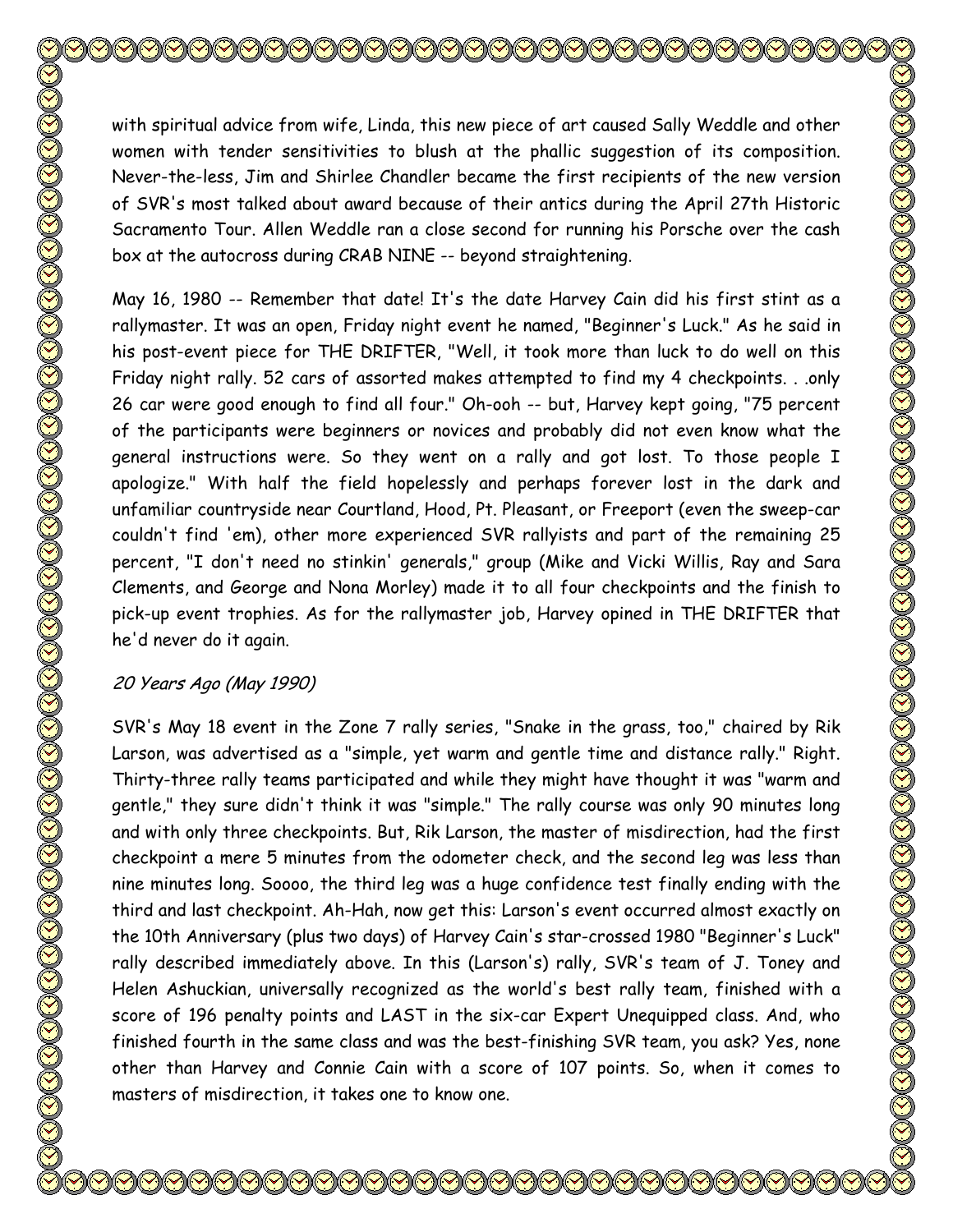Allen and Dolores Weddle's May 20 Gold Country Tour took Porsches through the golden foothills to The Holbrooke in Grass Valley's Grand Hotel for an elegant champagne brunch. Instead of the expected hot temperatures, it was raining, but that didn't dampen enthusiasm, and they came from all corners -- the McIntyres from Twain Harte, the Cains from San Francisco, the Crosses from Pleasant Hill, the Leggetts from Concord, and Meuniers from Mokelumne Hill. Some of the locals were Marv and Marie Smith in his recently re-built 911T, the Bitters, Greens, Hesses, Lunbacks, Boecks, Pearts, Wilsons, and prospective member Peggy Bengs. Thirty-two cars, in all. Champagne door prizes (Korbel, Piper Sonoma, and Krug) went to the Clements, Kroetzs, and Hirsts.

## 10 Years Ago (May 2000)

Fifty-six drivers (23 from SVR) competed in SVR's May 6 Zone 7 Autocross at Mather Field. SVR had 12 class-winning drivers plus several who were new, or infrequent, autocross competitors (Arnold Ramirez, Gloria Nelson, Don Wigglesworth, Howard Ross, Fred Haines, Dennis Stettner, and Phil Lawrence). Tania and Glen Brooksby each finished first in class with Bob Peake and Bill Winkler coming in second and third in the Street Improved (Men) class. De'Nai Miller earned a very impressive second-place award in Street Improved (women) class after experiencing only a handful of autocross events (but she had Bill Winkler as her instructor).

SVR's May 21 Zone 7 Concours, chaired by newly-wed Kent Brandon, was held at Niello Porsche in Rocklin. When judging began, 22 Porsches (including 16 from SVR) were awaiting critical inspection by Zone 7 judges: six 356s, one 914, one 944, one Boxster, and thirteen 911s. The 16 SVR folks took home 12 trophies, too: 6 firsts, 4 seconds, and two thirds. SVR competitors included Larry Dunn, Jerry Kiliany, Mia Marvell, Mark Smedley, Ray Johansen, Greg Keith, Phil Lawrence, Lowell Irwin, Tim Fleming, Arnold Zeiderman, Alan Nishimoto, Joe Pitta, Jason Daley, Dennis Stettner, Terry Rogers, and Pat Leavitt. Then, there was this new-member, Kim Nelson, who took first in the 911 full concours class. To top off a great day, Mike Ambrozewicz sold all his hamburgers thus adding to the SVR autocross trailer fund.

## **JUNE**

## 30 Years Ago (June 1980)

Harvey Cain chaired the June 1 Sacramento Valley Sports Car Council (SVSCC) Autocross by SVR thus making a successful career-change from rallymaster. Pre-event publicity paid off with 101 entries including 25 Porsches. The day started cold and overcast, and the first car out, a Lotus Super 7, spun on the first corner of the practice lap at Parking Lot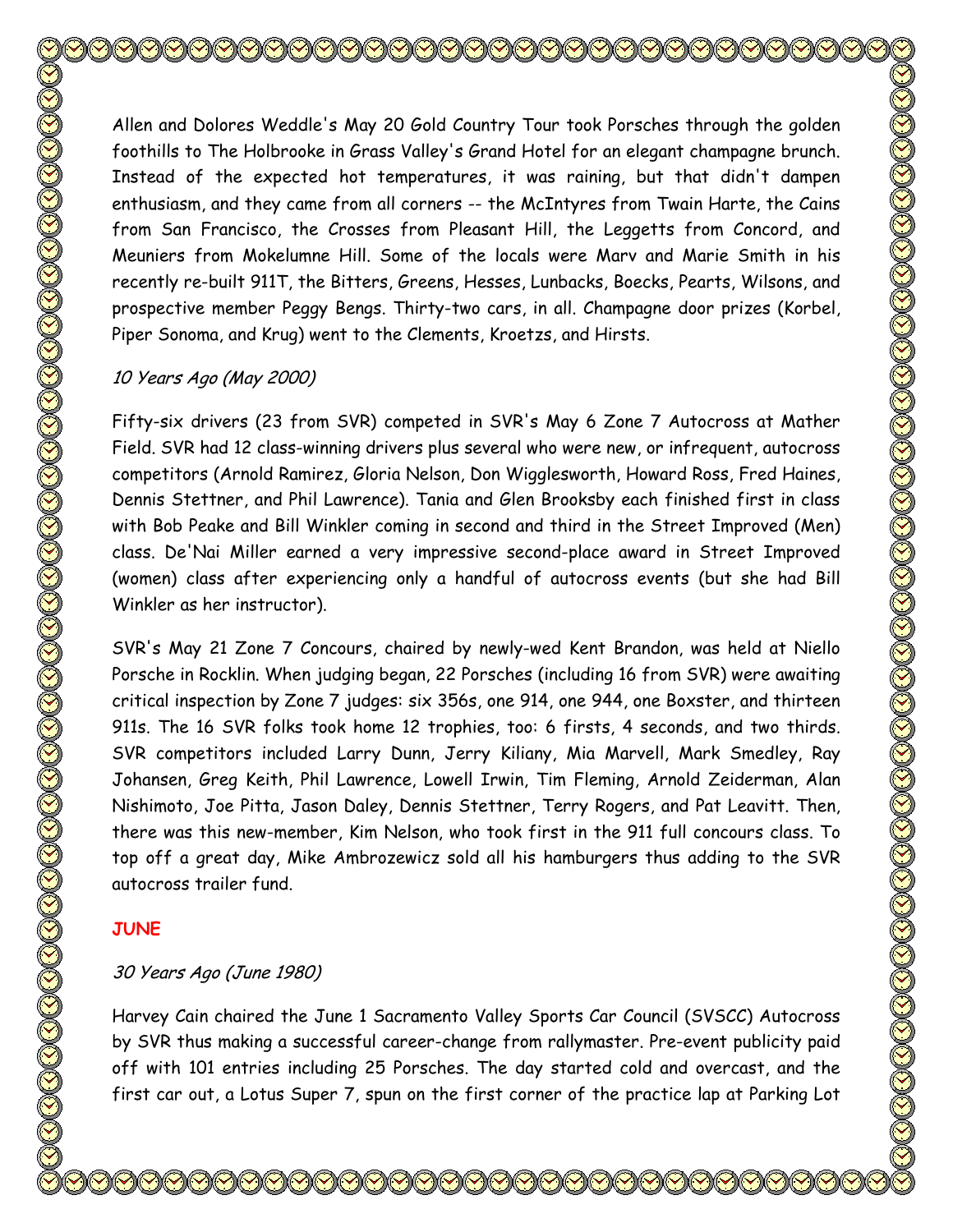A, Cal Expo. The Top Time of Day (TTOD) went to Emmett Wilder, Redwood Region, in his much-modified 914-6. In addition to Emmett, other class-winning PCAers were Shelia McDade, Kirk Bradford, Ted Atlee, Mike Willis, Vicki Willis, Larry Wilson, Pat Wilson, Ted Colbert, and Linda Mitchell. Also finishing in the top-ten overall were Dwight Mitchell and Jim McDade, both driving the modified 914-6 Bates-McDademobile. Al and Kathy King were among the 30 SVR workers who helped make the day a smashing (not literally) success.

On June 14, SVR held a tennis tournament before its regular dinner meeting at the Tennis Club Hotel in Davis. The competition was strong and continued through six rounds of tennis. In the Women's class, the top finishing order was Connie Speicher (44 points), Donna Williams (35 points), and Laura Adams (33 points). In the Men's class, the top finishing order was Jim Karver (40 points), Gene Speicher (31 points), and David Williams (30 points).

PCAers in 13 Porsches embarked June 21 on the Chico Tour and Picnic, chaired by Allen Weddle. This was a joint event with members of Shasta Region. There was a variety of SVR Porsches from Larry and Pat Wilson's 1961 356B to the 1978 911SC of Jim and Neva Everhart. At the picnic, seven or so Shasta cars joined the group including their president, Roy Parker, who exchanged diplomat immunities with SVR's president, Rik Larson. SVR members Brian and Lora Lewis had the picnic site ready with ice-downed beer and pop, and the BBQ fire ready to go. Mel and Betty Pasta placed LAST in the tour quiz winning a bottle of wine. Steve and Lori won the quiz earning themselves a set of Bosch driving lights donated by Superior Porsche-Audi of Redding.

## 20 Years Ago (June 1990)

About a dozen die-hard potential 911 mechanics showed up at the June 3 SVR Tech Session to learn all there is to 911 valve adjustment at Dwight and Linda Mitchell's Autosport Technology. Three hours later, several members muttered, "I'll never try that, but at least I now appreciate why a tune-up costs so much." Suzanne Gallicho was the only woman student. Dwight made sure that everyone had a chance to adjust vales and get the correct "feel" of the drag of the feeler-gauge. SVR's tech chairman, Herb Hoover, and Autosport technician, Jim Vener helped with the presentation. Greg Peart, Steve Taggert, and Jim McMahen were also students.

June 16 was SVR Picnic Day with Herb Hoover in charge. The weather, unfortunately, was on the cool-side and prevented Herb and Jan from showing off their brand new Monaco Grand Prix T-shirts. It was not too cool to prevent former SVR-members David and Janice Witteried from South Ogden, Utah, from joining the group. Eight cars departed on a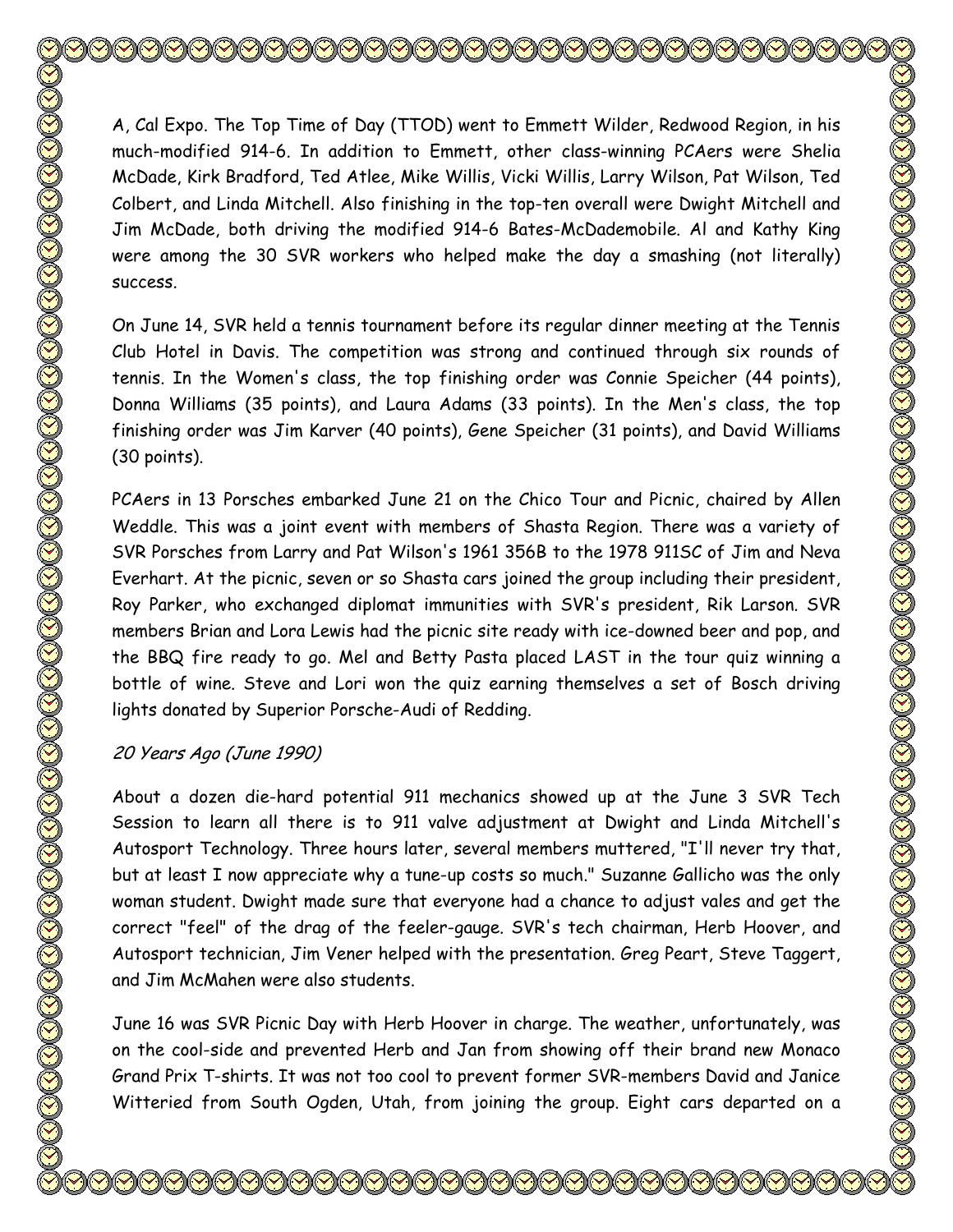leisurely tour through Auburn and Forest Hill to French Meadows where Mark Davis joined the tour and the lake-side picnic. Mark and Starla's 912 performed flawlessly with well over 100 grand on the odo. No undue excitement except for a bee flying under Allen Weddle's shirt. Not enough wind for Sally Boeck's kite. Herb said he followed SVR tour guidelines to the letter: "Have fun and make things simple." Everyone agreed, it was and Herb did.

SVR members shined at the June 23-29 Porsche Parade at Monterey. Mike Willis with his very nice Porsche was the only SVR-competitor in the concours and placed a very creditable 5th in a tough class. J. Toney and John Clever were in charge of the rally and did a great job (even if they did put the last checkpoint crew in poison oak). Rik Larson and Harvey Cain (equipped class) teamed-up to finish second overall in the rally with only a 32 second error (they would have won but for a tossed leg). Pat Wilson driving ShuBx, the orange 914-4 2.0, in the two-day Parade autocross at Laguna Seca, won her class and also received Top Time of Day (TTOD) #1 (Women) award after the first day. THE DRIFTER, Larry Wilson, editor, won its class in the PCA newsletter contest.

# 10 Years Ago (June 2000)

Glen Brooksby chaired the June 3 SVR Autocross at Lot A, Cal Expo, and gave the 42 competing drivers a look at some of the course elements to be used for the Porsche Parade 2000 driving event at the same location in July. E.J. Fontaine drove especially good. He was behind Susan Fontaine most of the day. Facing his last run behind by .8 of a second, E.J. pulled out the stops and improved his time by 1.2 seconds and secured Top Time of Day (TTOD) by turning a lap at 49.799 seconds. Susan still had TTOD (Women) with a final lap of 50.144 seconds. SVR events typically draw a disproportionate number of rookie drivers. And, with instruction available, they learn a lot and do well. A good example was Terry Lindsey who had a 12.5-second improvement in lap-time during the day.

The June 17 Mines and Wines Tour, chaired by Russ Hildebrand, struck gold according to the many pleased participants. Russ, and a dozen Porsches in tow, left the Nimbus Winery, with much directional advice from Mike Willis, Bob Peake, and Rik Larson, on their way for short blast up the hill to Gold Bug Mine and Park. In downtown Placerville, a Porsche driver simply got in line and joined the group, he said, because it looked like an interesting bunch. At Gold Bug Mine, they picked up two more SVR cars (as planned). The leisurely picnic lunch, after touring the 65-degree historic gold mine, gave all a great opportunity for a bit of socializing. Then it was off to Fairplay, Somerset, and other points in the Shenandoah Valley in route to Perry Creek Vineyards and Latcham Winery for cheese sampling and wine tasting. Thanks to Marja Strutz and Rich Burke for obtaining the great door prizes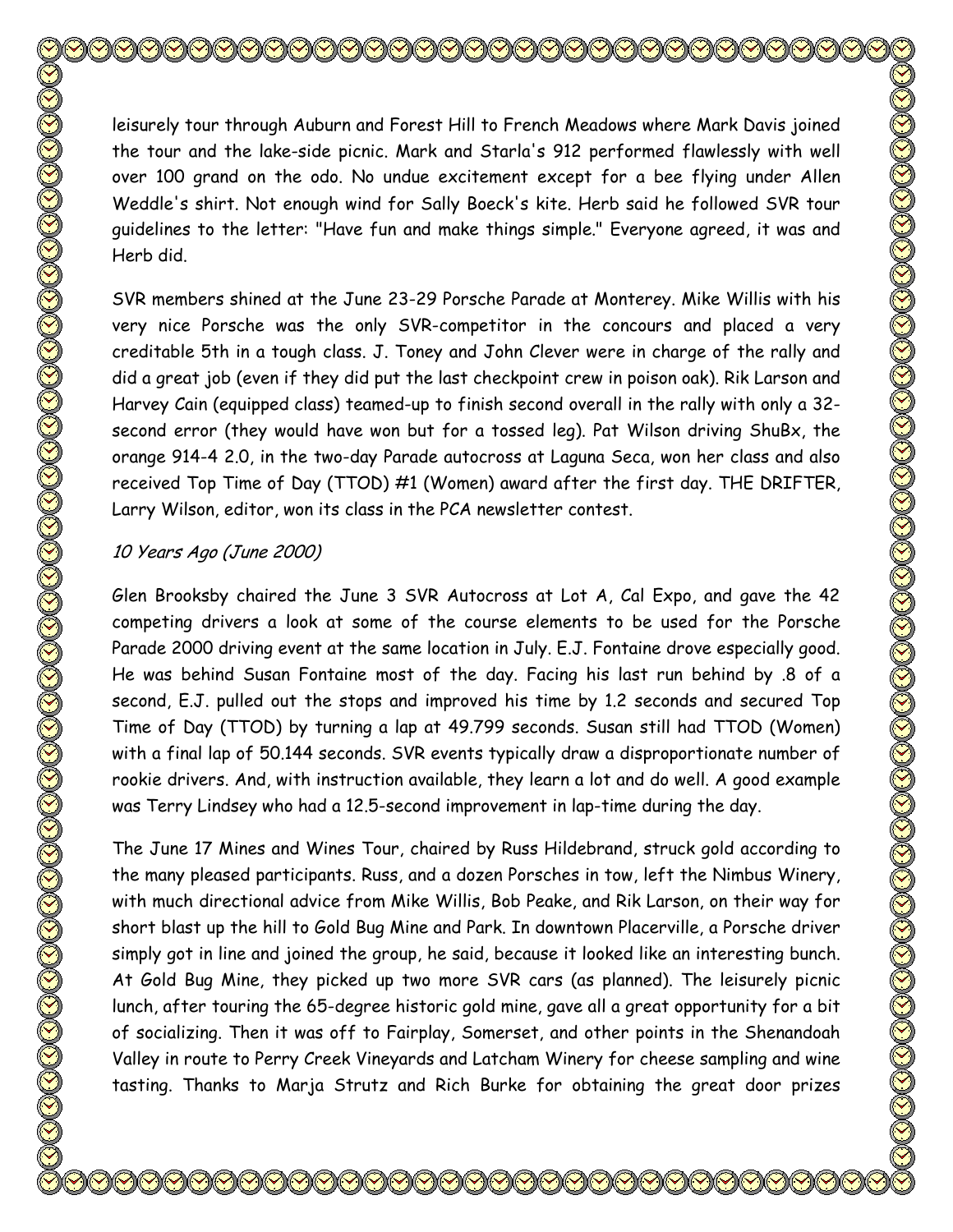handed out. Shelagh Matthews won a bottle of chocolate and port wine fudge syrup (all in the same bottle?). Last stop was Montevina Winery. More drawings, more eating, and more wine tasting followed then it was home again, home again. . . .

### **JULY**

### 30 Years Ago (July 1980)

On July 5, a few SVR members (President Rik Larson and First Lady Lettie Larson, DRIFTER editor Trische Robertson, Speed Events Chair Mike Willis, and Past-President Ted Colbert) journeyed to Red Bluff for Shasta Region's first-ever Zone 7 Autocross at the local airport. Roy Parker, Shasta's President, chaired the event. The course was designed like a long rubber band, to keep within the confines of a runway, and was nearly one-mile long. Trische reported it was the first time she got her 912 into 4th gear at an autocross, but she must have done it well because she won her class. Trische had to leave early to get home in time to help celebrate the birthday of her husband, John, thus ending her DRIFTER report on the event. One thing she missed was seeing Ted Colbert in his "stock" 911 blow off the field, including the modified class, to take top time of day (TTOD).

Mike Willis and Stan Brefogle were the hares for the Sunday, July 13 Hare and Hound Rally run as a warm-up for the monthly dinner meeting (actually, a brunch this time). Mike and Stan managed to "mark" the course finishing just ahead of the first pursuing hound, and they didn't get arrested for defacing public property (streets) with spray paint. Event highlights: The Sally Weddle/Stacy Hill team was seen off-course soon after the start. Pat and Larry Wilson were observed running their 356 in reverse much of the time (Pat said it erased incorrect mileage from their odometer. Ray and Sarah Clements were observed making every turn in Arden Park correctly -- but they were three miles off course. At the finish, the Wilson/Wilson and Weddle/Hill teams tied for most correct mileage with Teton Corp a mere .5 mile behind in third. But, Teton easily won the most correct time measurement with only a 30-second error. George and Nona Morley had a 2 minute error, and Dolores and Allen Weddle followed with a 3-minute error. Trische Robertson and her son, Colin, were last, in both counts.

#### 20 Years Ago (July 1990)

Karen Mangin couldn't wait to run the July 22 His Idea gimmick rally by Ray Clements. She had run a total of three rallies, and was eager to go on her fourth. She was so jazzed up, she even committed to write the post-event article for THE DRIFTER. Karen ran the event with Sally Boeck, who she knew was experienced in these matters. It was, however,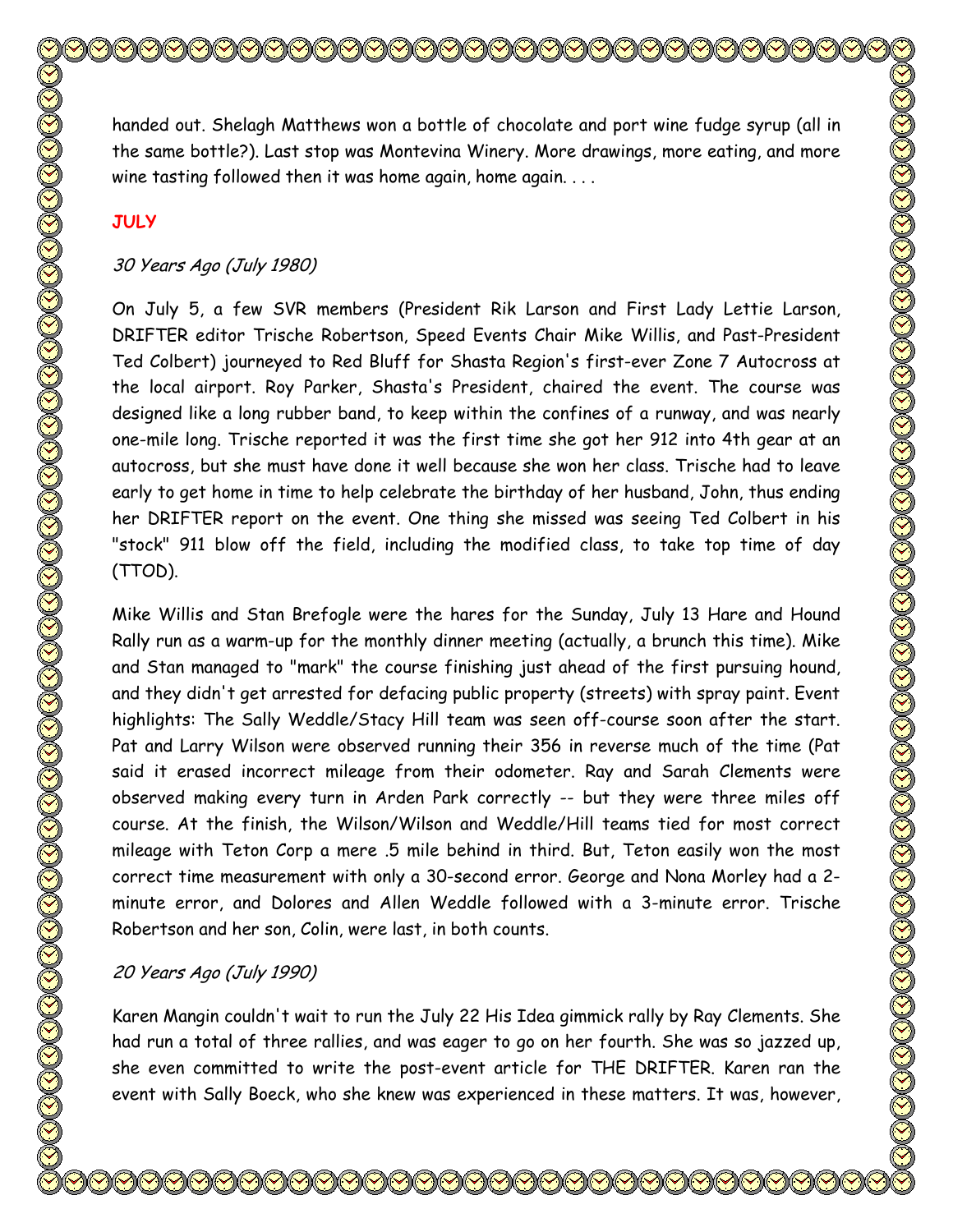Karen's first gimmick rally. She knew that Ray Clements, as rallymaster, would try his hardest to mislead her in every way possible. And, after running the event Karen was convinced that Ray Clements was a twisted person for having created all that madness. At the pizza parlor finish, the Gallicho/Schumacher entry did poorly on the end-of-rally exam which counted mightily in the final score. At the same time John Clever, looking at the exam questions, was heard muttering, "There must be a mistake, here." Mark and Starla Hirst were looking slightly dismayed, and Karin was totally wasted forgetting to note in her DRIFTER piece who won the event! But, as Ron Boeck cleverly noted with a quote from Bart Simpson, "Don't have a cow, man. It's only a game." The July 25 Gourmet Night at Koya's, chaired by Mike Willis, was a grand night for eating

and drinking for a group of 25 thirsty and hungry PCAers. Each course was "married" to the perfect wine, and as the group ate and drank, Eric, the group's personal wine connoisseur and cuisinier for the evening, complimented each course with history and information on each winery. Attendees included Mark and Starla Hirst, Ron and Sally Boeck, Marv and Marie Smith, Herb and Jan Hoover, Linda and Dwight Mitchell, Dave and Kathy Smith, Jim McMahen, Bob Peake and Terri, C.C. Craig and Karen Mangin, Steve and Karen Taggert (and their guests), Ray and Sara Clements, and Mike and Vicki Willis.

## 10 Years Ago (July 2000)

Running July 2 through 8, the BIG event for SVR this year was the annual PCA Porsche Parade with its half-million dollar budget, this time held in Sacramento with headquarters at the Double Tree Hotel AND the Red Lion Inn, and staffed with PCAers from most regions in Zone 7. General direction came from an eight-person "policy group" with five having specific committee assignments as well: Mike Lommatzsch, co-chair; Rik Larson, cochair; Mary Ann Behrens, Zone 7 Rep; Tom Provasi, local sponsors; Susan Fleming, art show; Bob Peake, banquets; Pat Wilson, registrar; and Larry Wilson, treasurer. SVR members headed 11 of 36 additional committees to operate or support Parade activities: Ken Mitchell - communication, Jim Finley - computers, Pat deWitt - historic car show, Herb Hoover - transportation, Bill Winkler - Michelin Challenge, Greg Peart - parking & security, George Morley - signage, Tim Fleming - special events, J. Toney - walking rally & 5k run, Mike Willis - tech inspection, and Shelagh Matthews - hotel liaison.

The Parade's 7-day-long Porsche-fest combined traditional sports car activities (concours, rally, autocross, tech quiz/presentations) with the non-traditional (art show, golf, tennis, RC cars, walk/run), and yet appealed to everyone's relaxation and epicurean needs. SVR had over 70 cars registered among the total 500-Porsche entry. By all accounts, near and far, the results were excellent -- the Parade was deemed to be a smashing success.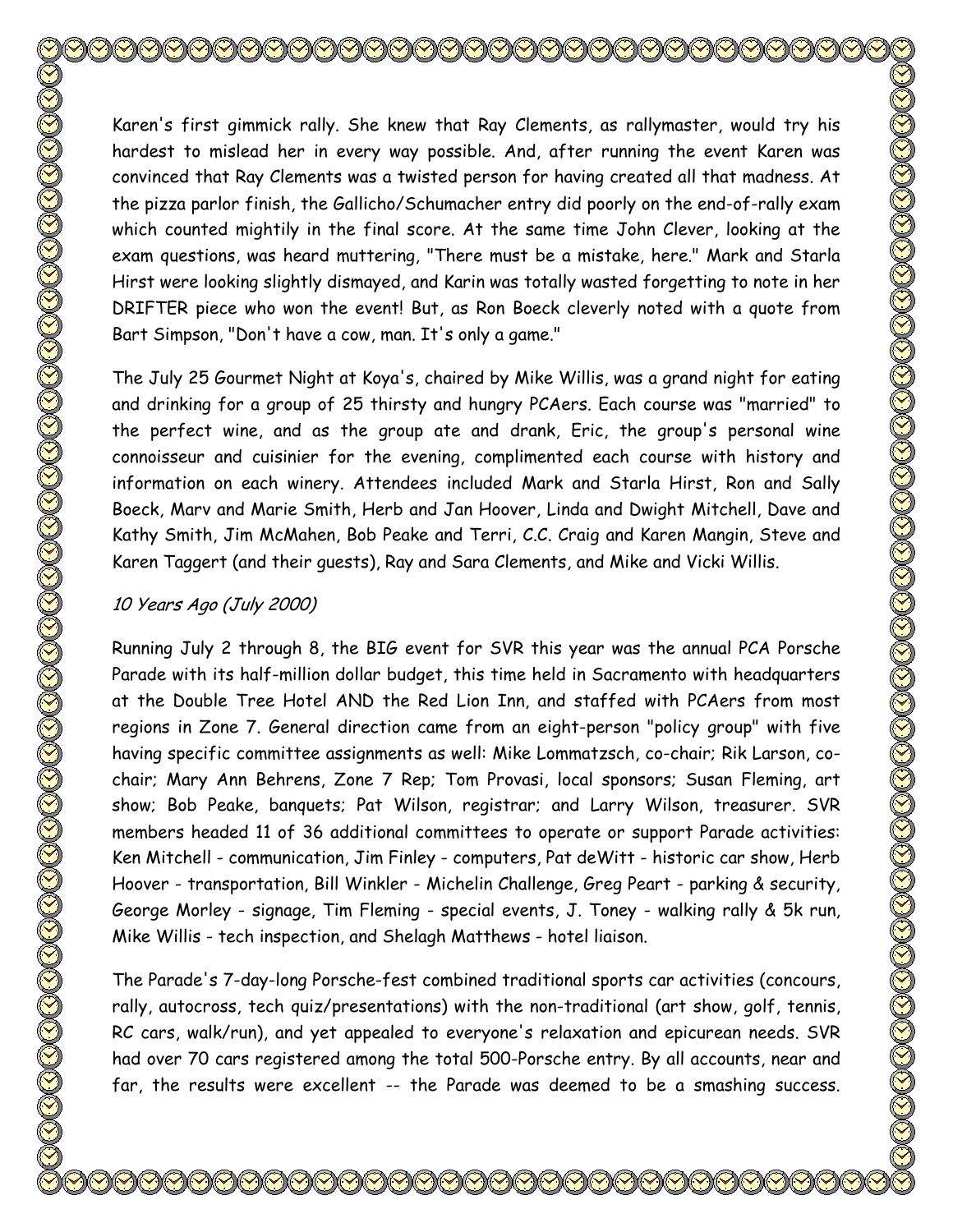Participants enjoyed the events. PCA management and the Porsche family and factory representatives were pleased. And, all Parade staff joined together in cracking the nut to stay within budget parameters (PCA President Bob Miller was pleased). Parade staff was even given credit for control of Sacramento's July weather (seven straight days under 82 degrees) after word got out that the goodie store loaded up, but then sold out, their HUGE inventory of Parade sweatshirts. Parade staff pled guilty to exercising weather control and good management practices.

## **AUGUST**

#### 30 Years Ago (August 1980)

The annual SVR Charity Auction/Picnic on August 3 was a smash hit with a great turnout thanks to the co-chair quartet of Connie Farlinger, Kathleen Peebles, Carol Weber, and Trische Robertson who had the three main ingredients under control: a super auction to benefit Special Olympics (\$1,200.00), the annual 356 vs 911 volleyball game, and good fellowship. Kirk Bradford and Larry Wilson started the auction in time to offer goodie to complement the picnic (two German cakes, Marie Smith's delicacies, plus brownies and assorted sweets. Then came the hard-core items. Two major items donated by SVR members -- Betty Fielding's stained glass rendition of Mickey Mouse, and Dave Marek's original painting of a Porsche 936 -- drew furious bidding until Kern Breaux took Mickey home and the Colbert's added the 936 to their growing collection of Marek originals. The volleyball game ended with an upset -- the 911 team won, and in a side-bet, Dwight and Linda Mitchell won the finely detailed chocolate 911. Special thanks were extended to the workers who helped make the event successful: John Meeker and Trische Robertson, George and Nona Morley, Colin Rueb, Carol Weber, Harvey Cain and Connie Farlinger, Kathleen and Scott Peebles, and Dolores Weddle.

It was about a day's drive to the August 23 - 29 Porsche Parade in Portland according to DRIFTER editor Trische Robertson who also thought a three-hour head-start on the Harvey Cain (and Connie Farlinger) led SVR bunch would be a prudent thing to do. Hah! Harvey and bunch erased that margin at 9:30 AM when they caught Trische and John Meeker in Salem. Then it was peddle to the metal for Trische in her 912 as she hung on until they reached Portland. Later in the week, Trische would appreciate that learning experience as she won her class in the Parade autocross. And, so did Connie Farlinger (but not Harvey). Later, in the Tech Quiz, Mary Peters placed first in the 1972-1980 911 (Women) class. So, that is it -- only SVR-women scored wins in the Portland Parade. Oh yes. . .also in the Tech Quiz, Trische finished third (with a trophy) in the 1966-1971 911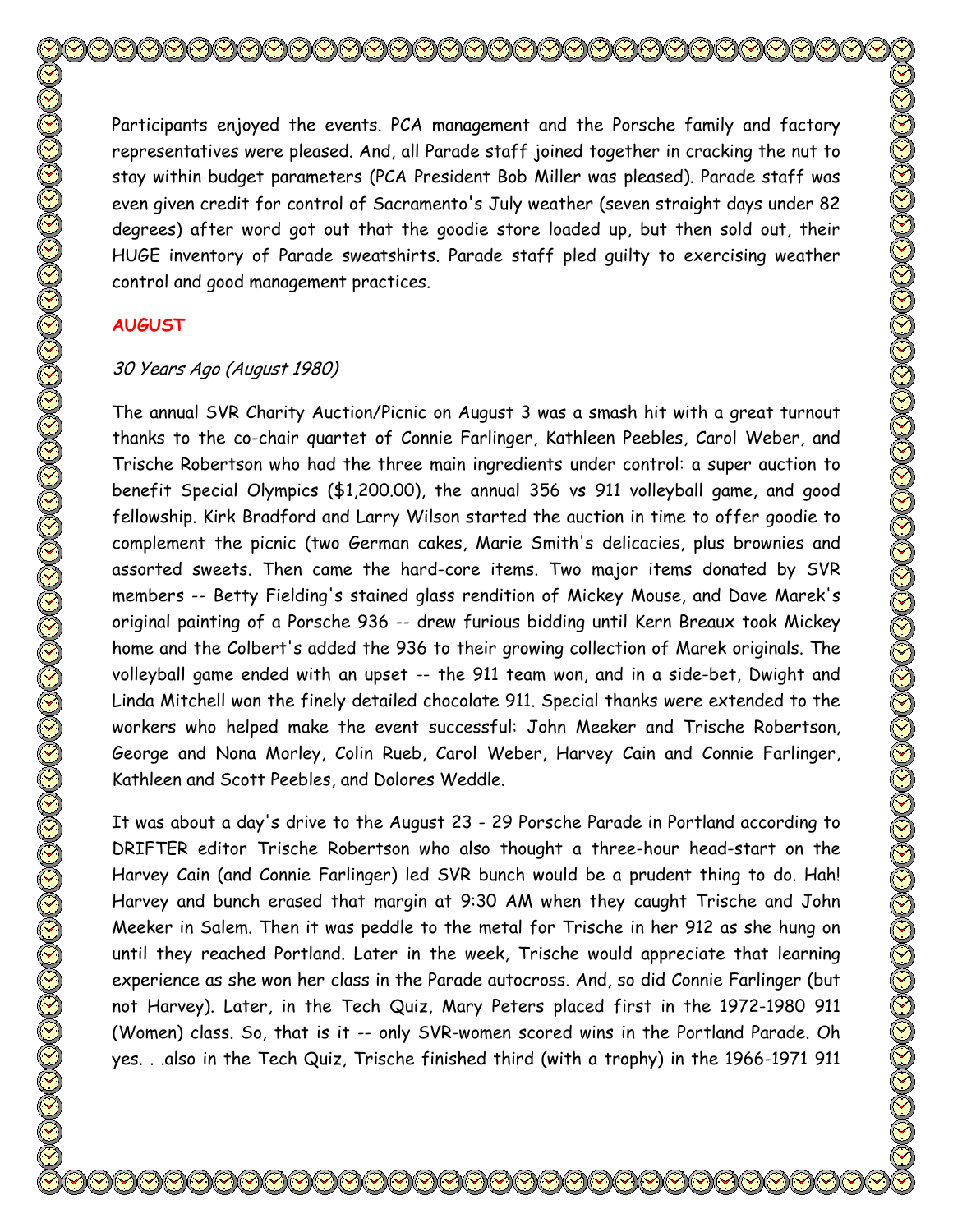(Women) class. Greg Peart took second in the rally's Novice class, but he doesn't count - he was still a member of Shasta Region.

#### 20 Years Ago (August 1990)

During the August 19 Sierra Nevada Beer/Ale Tour, chaired by C.C. Craig and Jim McMahen, SVR members in 15 Porsche went to Chico and presented themselves at the Sierra Nevada Brewery chanting, "feed me, feed me." First they had brunch, then the had beer and/or ale. Some of those attending were C.C. Craig and Karen Mangin, Garth & Vicki Mason, Pat & Larry Wilson, Mike and Vicki Willis, Ray & Sara Clements, Rik & Lettie Larson, Ron & Sally Boeck, Greg & Cyndee Peart, Allen & Dolores Weddle, the Greisses, Nancy Veach, Jim McMahen, and the Hersons. The group also had a lesson on how to make beer.

The August 28 Day at the Fair, chaired by Mike Willis, was SVR's appearance in the "Trans Expo" held during the California State Fair at Cal Expo. Billed as an "auto hobbyist showcase" where a different type of vehicle is displayed on each of the State Fair's 18 days, 14 SVR members jumped at the chance to display their beauties; Jim McMahen (1979 911), Suzanne Gallicho (1983 911SC), Cyndee and Greg Peart (1974 914-4 2.0), Jan and Herb Hoover (1968 912), Gordon Schotz (1976 930), Ken and Marcella Mitchell (1973 914-4 2.0), C.C. Craig (1974 911S), Mark Iriarte (1974 914-4 2.0), John and Judy Caffery (1983 944), Larry and Pat Wilson (1961 356B), Rich McGlumphy (1970 914-6), Phil Lawrence (1972 911), Bob Peake (1982 911SC), and Mike Willis (1974 911 Carrera). In return, each participant received two Fair passes and an event T-shirt. Chairman Willis set up a roster so each person would spend no more than one hour at the PCA/Porsche information table, then they were free to roam the Fair. Niello Porsche donated to the club an eye-catching banner with two Porsche crests for use at the display. Then they said, "keep it."

The August 1990 issue of THE DRIFTER carried the best racer-quote of all time. Describing why his driving style in the Audi Quattro had changed to more effectively use all-wheel drive, Hans Stuck, Jr. said, "I learned that I had to be more smooth. Before, I was always sideways so much that I had more bugs on the doors than on the windshield."

#### 10 Years Ago (August 2000)

The August 10th dinner meeting, held at the Art Garage next to the 33rd Street Bistro was located, naturally, at 33rd and Folsom Blvd., Sacramento. Susan Fleming chaired this one and got a great turn-out of exhausted Parade 2000 workers. She was assured by restaurant owner, Fred Haines (also a member of SVR), that the cuisine would be special - and it was! At a reasonable price, it included Baked Alaskan Salmon, Grilled sage and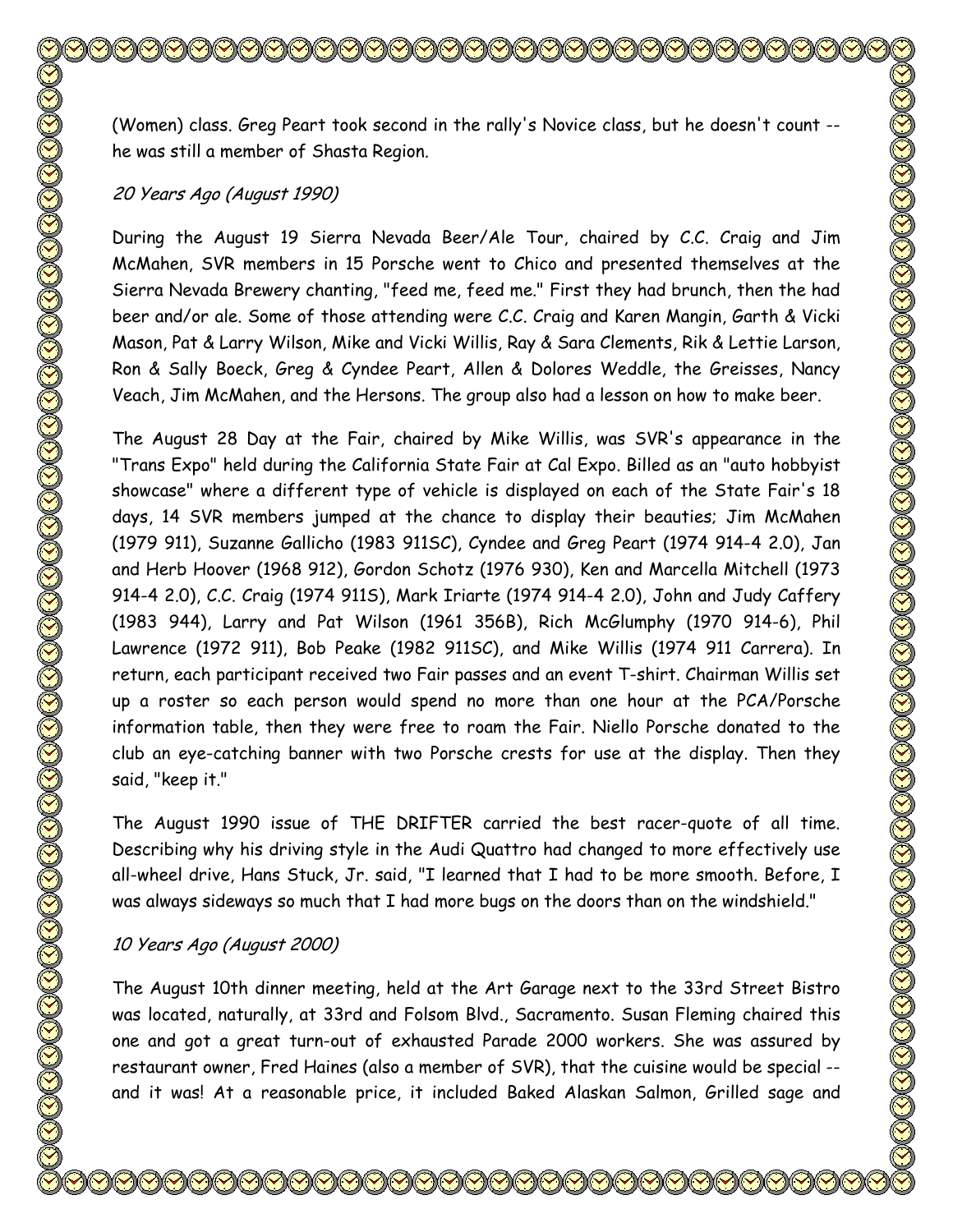prosciutto chicken, Beef tri-tip with cabernet demi-glaze, Roasted vegetables, and topped off with Crème brulee. Did we get all of that? If so, let's do it again!

The August 2000 issue of the DRIFTER had a few interesting items. Tom Sisson's list of new members included Tim and Joann Wilson with a 1961 Porsche 356B. The DRIFTER classifieds had an amazing ad from Garth Mason for a package-deal entitled, "Mini Junk-Yard Sale." For \$10,000 you could have one 1963 356B Cabriolet, one 1965 356C Coupe ("very rusty"), one 1965 912 (garaged for 20 years), two 1966 911s (one with a sunroof), one 1967 911 Targa, AND one 1968 911 Targa. But wait, there's more! Also included is a bunch of spares and every automotive magazine Garth ever read. This incredible deal may still be available. Call today (677-4095) -- operators are standing by.

# **SEPTEMBER**

# 30 Years Ago (September 1980)

At the September 11 Board meeting, President Rik Larson announced the PCA Executive Council had awarded to Zone 7 the 1982 Porsche Parade to be held at Reno, Nevada, with a preliminary budget of \$150,000. Treasurer Kern Breaux reported the SVR current balances were \$300 in the checking account, and \$500 in savings.

The Sixth Annual two-day rally, September 20-21 Carrera de Sierra VI, co-chaired by Rik and Lettie Larson, drew 95 rally-cars to the Saturday start at Cordova Lodge. Stan Breyfogle wrote Saturday's route through Ione, Jenny Lind, Angels Camp, and Jamestown to the lunch-stop in Sonora. Then, through Chinese Camp, Moccasin, Groveland, and Hardin Flat to Yosemite Valley with first car in at 3:30PM. At 5:00PM, all the beer and wine one could wish for was available with a barbecue steak dinner. At 10:00AM, Sunday's action resumed, now written by Rik Larson through Coulterville, Oakdale, and Farmington to the finish in Stockton. Thirty-one PCA rally-cars were among the finishers. Thirty more SVR members worked the starts and checkpoints making the event possible: Larsons, Breyfogle, Wilsons, Burkes, Neukoms, Weddles, Kings, Pastas, Robinsons, Peebles, Willis's, Samples's, David Simich and Kelley Byerley, Trische Robertson, Stacey Hill, Jennifer Morley, Stuart Cain, Lee Lyons, and Goose. And, how did SVR do, you ask? TWO FIRSTS in CLASS: Mose Thomas and Cyndee Nightingale (Beginner Class) and Ray and Sara Clements (Novice Class). Also in Novice Class making it a SWEEP were 2nd - Sanford Chance and Ellen Hollister, and 3rd - John and Barbara Smolich. Also, 7th - Harvey Cain and Connie Farlinger, 8th - Mike Delgado and Alice McDonald, and 11th - George and Nona Morley. In the Expert Unequipped Class: 3rd - Jim and Joyce Karver, and 7th - Mike and Mary Peters.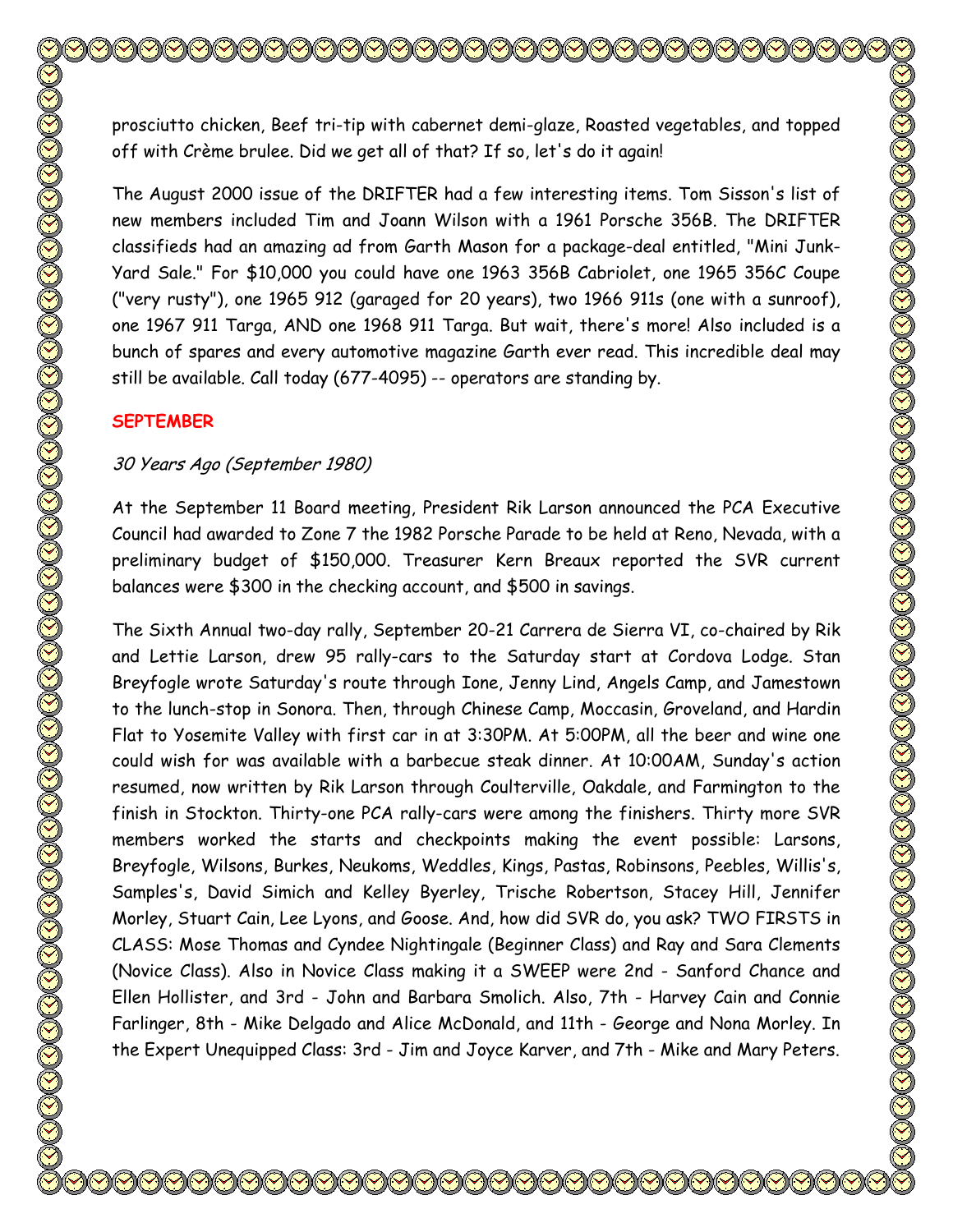# 20 Years Ago (September 1990)

At the September 6 board meeting, President Sally Boeck mentioned that Serge Dubuc, from Porsche AG at Weissach on loan to PCNA in Reno for three months, called asking for a copy of THE DRIFTER. SVR Social Director Karen Mangin perked-up asking, "What, someone from the factory -- here -- as close as Reno? Gimme his phone number." That was Thursday night. By Saturday morning, Karen had this nice gent lined-up to be the featured speaker with slides and stuff at the upcoming SVR meeting and Octoberfest in Davis. (Yup, he showed. Don'tcha just love it!)

On September 16, SVR's Charity Auction, Jean & Phil Keith and Marcy & Randy Vidmar cochairs, raised \$2,802 for Make-A-Wish Foundation. Once again at the home of Tom and Brenda Solter with their shady glen, babbling brook setting, the event featured premier hotdog chefs, Alma Thompson and Ray Clements, feeding the folks with all revenue to charity. Kirk Bradford and Larry Wilson auctioned away lots of good stuff, including three bras, two Porsche and one Lilly of France.

It was 2:00AM when Joyce Karver tippy-toed out of her cabin at Camp Curry, Yosemite Valley, heading for the bathroom in her pink, frilly nightie, the one that husband Jim brought for her at Victora's Secret. They had just finished the first day of the two-day T&D rally, Carrera de Sierra XIII, September 22-23. Phillip Marks was chair with John Clever as rallymaster. On her way back, and without a flashlight or glasses, Joyce gets lost and can't remember her cabin number or location. At 2:00AM, she's not about to go banging on doors, so when you next see her (not Jim), ask her if and how she made it back. Now, back to the rally. Forty-two rally cars (11 from SVR) ran the event and SVR workers were Lettie Larson's mom, Nona & George Morley, Pat & Larry Wilson, Chilli, Vicki & Michelle Willis, and Rod, Chris & Jason Sorenson. SVR top finishers after two days and 11 legs of rallying were Bob Dennison and Elizabeth Carr who were FIRST the 20-car Beginners Class. Sally and Ron Boeck finished SECOND in Expert Unequipped Class, and Dolores and Allen Weddle were SIXTH in the 11-car Novice Class.

# 10 Years Ago (September 2000)

The September 9 Autocross at Mather Field with Glen Brooksby and Bill Winkler in charge, brought out 35 drivers looking for instruction and/or competition. And, they got both on a mile-long course with two long slaloms and a mixture of slow, medium and higher speed corners designed by Bruce Shaw. The set-up crew of Russ Hildebrand, Tim Howard, and Bruce Shaw did their work, and Mike Ambrozwicz brought his magic bratwurst barbeque to provide lunch for the autocrossers and cash for the SVR autocross trailer fund. At the end of the day, Steve Nieslony in his new 1972 914 nailed a four-second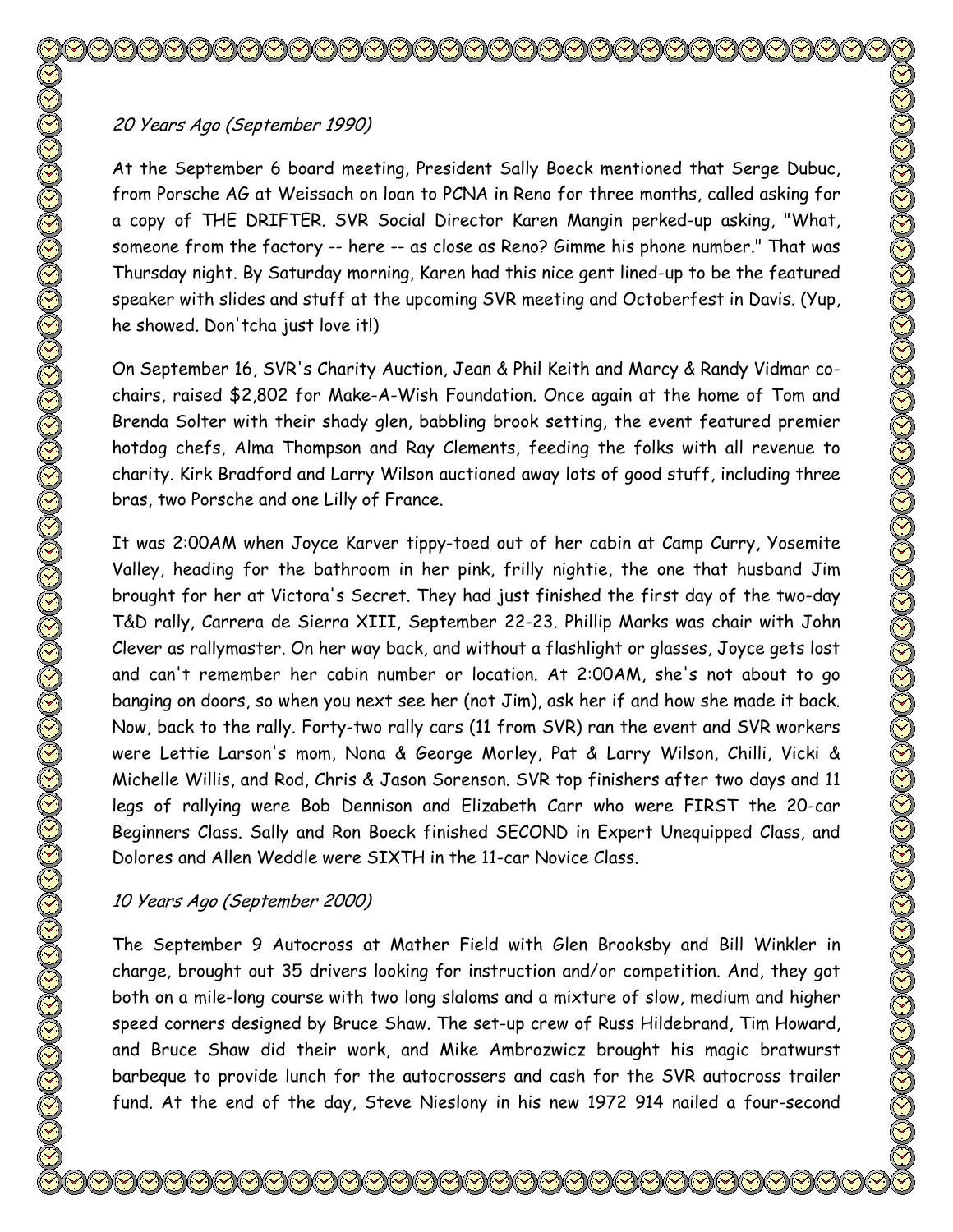margin over his nearest competitor, Russ Hildebrand, who in turn nipped Glen Brooksby. Ron Kain and Troy Allison showed marked improvement during the day, and Mike Ambrozwicz the driver edged Bruce Shaw for Class Bm honors. John Kessler returned from his autocross vacation, and first-year driver Fred Haines moved near to the top of the stock-car class.

A new look for the September 23-24 Carrera de Sierra XXIII event: It's a combined rally-tour with Rik Larson/J. Toney in charge of the T&D rally, and Rich Swenson/Judy Hanna leading those who enjoy a nice mountain tour without the exasperations of a timeand-distance drill. Rich and Judy's group were Tom and Jude Sisson, Dennis and Judy Stettner, Roger and Dan Walker, Jeff and Kim Kinder, and Jim and Linda McMahen. They headed to Pioneer for a German breakfast, then through Kirkwood, Carson Pass, Silver Lake (for snacks), into the South Tahoe valley, over to Emerald Bay, and then into Truckee for shopping and the overnight stop. On Sunday, it was back to Roseville for the event wind-up barbeque. Connie Miller, who wrote a nifty DRIFTER piece about experiencing her first-ever rally on this Carrera event, unfortunately had to forgo the barbeque awards presentation and thus the T&D results for the DRIFTER were also forgone, forever.

# **OCTOBER**

# 30 Years Ago (October 1980)

Harvey Cain chaired the October 11 Champagne Tour for 14 cars of SVR couples: Larson, Chandler, Peebles, Prinzo, Smith, King, Mason, Moore, Peters, Bruce Westrup and Lisa, Dave Simich and Kelley Byerley, Bob Peake and Jeannie, and Harvey Cain and Connie Farlinger. On tap (if you will) was a visit to three of Napa Valley's best champagne wineries. The group learned about making and serving champagne at Domaine Chandon in Yountville. They explored tunnels, built by Chinese laborers in the late 1800s, that currently store 600,000 bottles of champagne at Schramsberg in Calistoga. They combined shopping with champagne tasting at Hans Kornell in St. Helena, had lunch at the nearby St. George restaurant, and then more shopping at Vintage 1870 back in Yountville. Finally, on to Sacramento and home.

Sally Weddle wrote her first rally when she produced the October 26 Big Apple rally. She also wrote the post-event story (see December issue of THE DRIFTER). As Sally tells it, the first of 25 rally-cars left the start at 9:01AM heading up the valley on a four-hour event around and past the Sacramento River and many orchards to lunch at Colusa where each person received a cold, crisp apple, thus the name of the rally. After lunch it was back down the river to Woodland and the finish. Sally said everyone easily got to the finish and were happy with their score. The workers were Jim and Joyce Karver, Mike and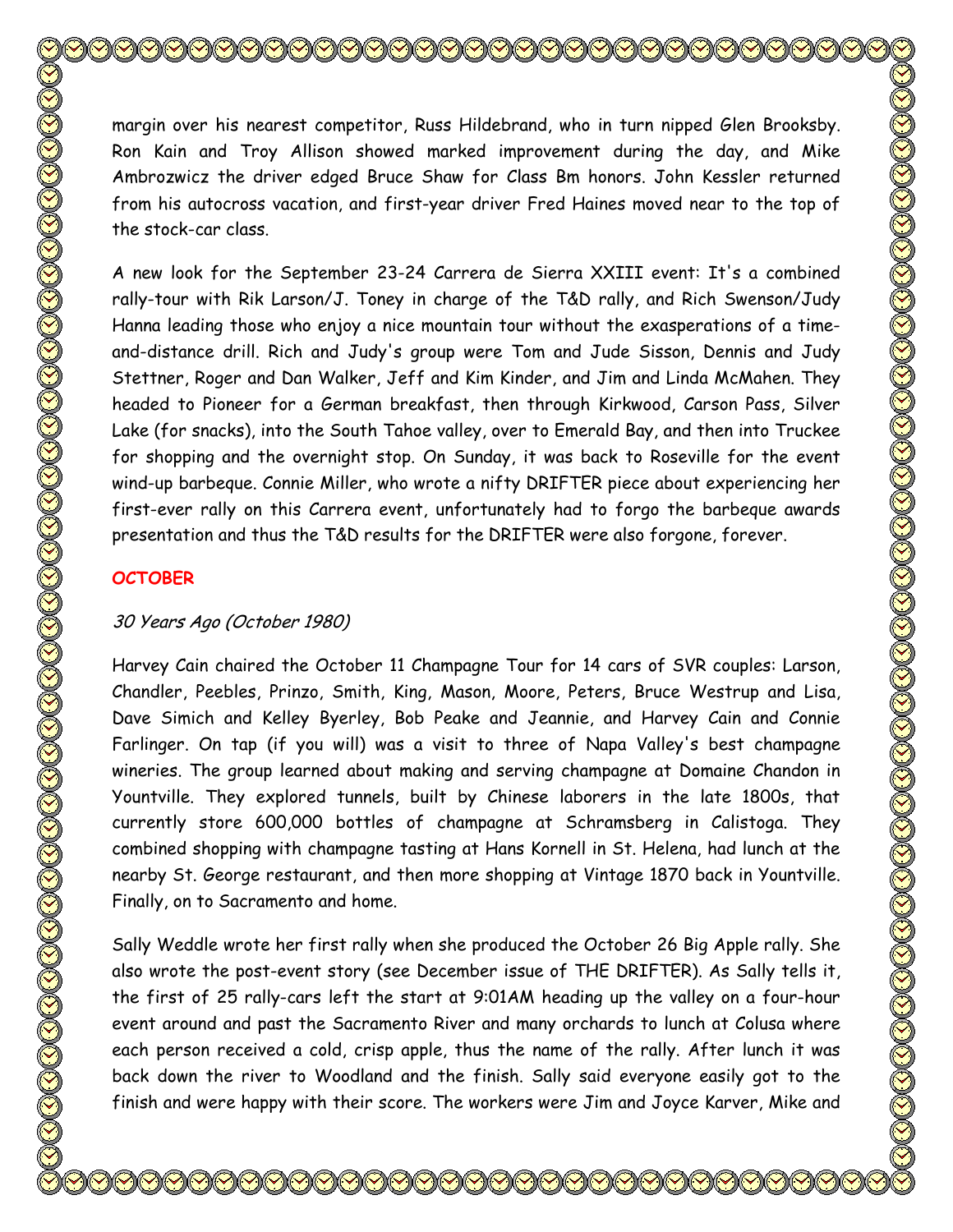Vicki Willis, Allen and Dolores Weddle, Jim and Shirley Chandler, Ray and Sara Clements, Rik and Lettie Larson, and Stan Breyfogle. Her dog ate the sheet with the names of entrants and finishing positions.

#### 20 Years Ago (October 1990)

During the October 13 Wine Tour, Dennis at Hans Kornell said its tiny bubbles makes no headache. The 20-car sold-out tour made a smooth trip after Jim McMahen fixed tour leader Bob Peake's wipers from operating every time he keyed his CB radio to announce something important. After the Kornell visit, the group moved to Vintners Village for lunch, and then on to the Napa Mumm facility (everyone liked their "tasting salon"). Then, at S. Anderson Vineyards, each tour-goer took a flute of sparkling wine with them to visit the caves dug into the hillside. The final stop was Alambic Brandy stills at RMS Vineyards with more tasting. Tour members included Marv and Marie Smith, Chris and Elyce McIntyre, and Kirk and Linda Bradford, plus a whole bunch of others.

Eighty-five people turned out for the Octoberfest dinner meeting, October 18, at Sudwerk in Davis. What's with THAT (a recent-era attendance record)? A new German restaurant? Soliciting floor nominations for SVR elective offices in accordance with SVR bylaws? A guest speaker, Serge Dubuc, from Porsche AG complete with two video tapes and follow-up Q's and A's? The appearance of Ronie Saaki, Make-a-Wish Executive Director, to receive SVR's 1990 charity donation? Yes. All of the above.

The directions were simple, the course in Folsom was a breeze, but the puzzle was a killer and took a bit of an effort to solve. That would be the October 28 Miss Marple's Mystery Rally by Sally Boeck and Karen Mangin. It was a huge riddle with clues to help find the riddle's answers. When the smoke cleared, Mark Hirst did the best job of, "Riddle me this, Starla," and so they won the event. Their prize was three Miss Marple's mystery books. Wow! Placing second through ninth, winning no books, were Hans Engle and Cindy Sweeney, Mike and Vicki Willis plus Michelle, Gary and Kathleen Pitts, Suzanne Gallicho and Jim McMahen, Allen and Dolores Weddle, Bob and Gail Bitters, John and Thor Anderson plus Sharon Levinsky, and LAST, depressed, and sick of Miss Marple, Pat and Larry Wilson.

## 10 Years Ago (October 2000)

With Deb and Dan Catherwood at the helm, the October 1 Charity Auction was once again a great success raising over \$2,700 for the Susan G. Komen Breast Cancer Foundation. At the end, auctioneers Kirk Bradford and Larry Wilson and all the generous SVR members in attendance continued fierce bidding on the few remaining items even though the supply of beer was EXHAUSTED. Thanks to Dennis Stettner for finding a location with plenty of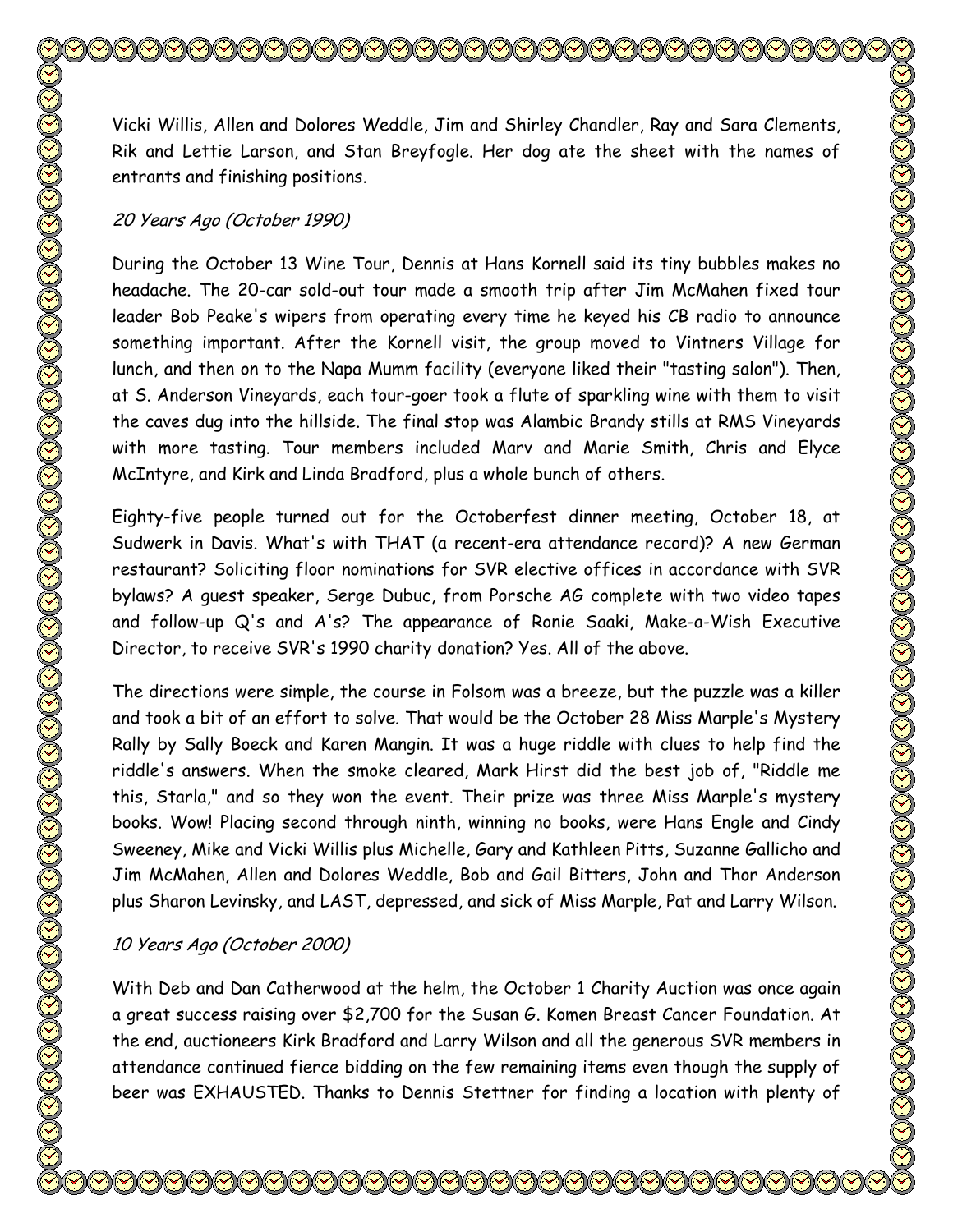shade, to Kent Brandon for organizing the concours as a great companion event, and to Sally Boeck who recorded all purchases on her laptop. Dan Catherwood recognized Tom Sisson for creating "the best SOP binder (on charity auction arrangements) I've ever seen." And, Dan's seen plenty!

The October 7 autocross ended the SVR 2000 season with 30 drivers in full combat at Mather Field. Steve Nieslony easily won Top Time of Day with Tim Fleming and Glen Brooksby second and third fastest. Fourth through seventh were Bill Thorp, Russ Hildebrand, Ron Kain, and Tim Howard. Fastest woman was Kathy Smalley, and fastest stock driver was Edward Shih with Ross Butler and Nicholas Hromyak in hot pursuit.

Was the October 27 Costume Bowling event at Country Club Lanes a typical activity for a sports car club? Well, event-chair Phil Lawrence thought so, and combined it with Halloween costumes to make the evening a real Laugh-In. Bowling with Glo-Balls in machinecreated fog under the glare of strobe and laser lights and in full costume (Susan Fleming was dressed as a tooth fairy, Lauren Fleming as a witch, Ryan Fleming as Harry Potter, Phil Lawrence as a train conductor, Shelagh Matthews as Merlin the Magician, and Sharon Fehr on crutches with an arm-sling as an accident-prone "Victim"), this motley group proceeded to have a bowling contest, ultimately won by Shelagh Matthews with a score of 123 over Susan Fleming, much to the chagrin of tooth fairies everywhere.

# **NOVEMBER**

# 30 Years Ago (November 1980)

Mendocino Madness was the name of the November 8-10 fourteen-car tour to the North Coast chaired by Kathleen and Scott Peebles with Harvey Cain and Connie Farlinger handling sweep car duties and Rik and Lettie Larson packing their car full of beer, wine, and snacks. Other entrants present and receiving their tour packets at the Saturday-start were Jim and Shirley Chandler, C.C. and Launa Craig, Allen and Dolores Weddle, the Marcolini's in an Alfa, Hank and Kathy Feenstra, Marv and Marie Smith, Ralph and Carolyn Heath, Garth and Vicki Mason, Rob and Kerry Biddle, John Meeker and Trische Robertson, and Pat and Larry Wilson. Tour packets contained an observation photo-test of route scenes, an "old-timers" quiz of past Mendocino tours and indiscretions, two kite-flying buttons, eating/drinking/shopping suggestions, maps of the area, and a schedule of weekend activities. The Dave Simich-Kelly Byerley duo joined the group in Calistoga, and after lunch they all visited the Navarro and Edmeades Wineries before resuming their trip to the Hill House Inn, in Mendocino. After dinner it was party time in the Heath's room and Ralph gave his impression of a dead cow. Swell! The kite flying deal that's synonymous with the Mendocino tour started at high-noon, Sunday. By two o'clock, most ardent kite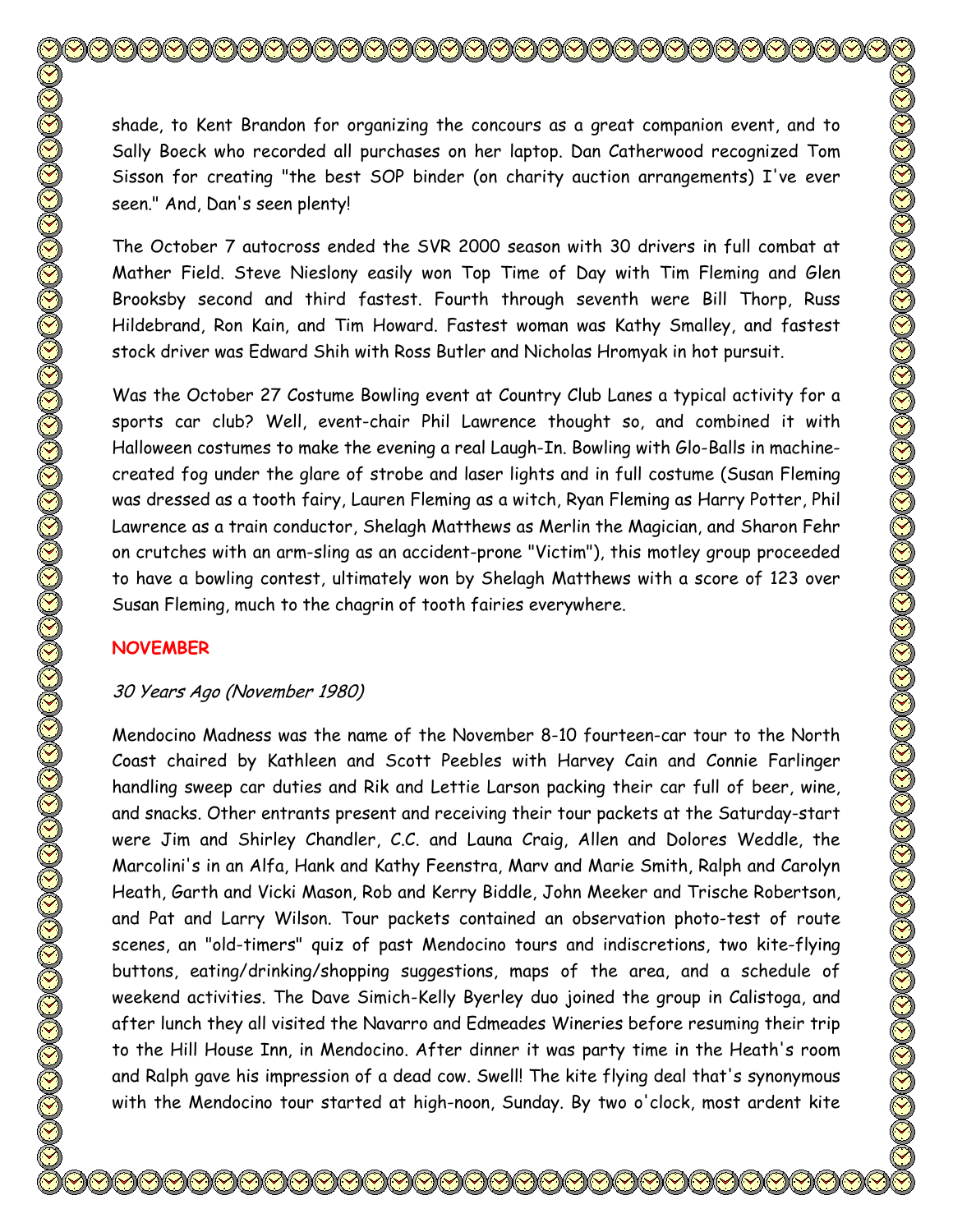competitors had retired to the Mendocino Hotel's Garden Bar for refreshments and the award ceremonies. Winners were the Smiths (Up the Longest), Wilsons tied the Simich-Byerley team (Most Tenacious Diehards), Masons (Most Beautiful Kite), and the Chandlers (Most Effort with the Least Results). Oh yes, winners of the Most Hated kite were Harvey and Connie with their "Killer Kite," which was indicted in the deaths of at least six kites lying at the bottom of Mendocino Harbor. The traditional wind-up dinner was held at the MacCallum House. The next day, on Monday, the group hit the road on the way home. The November 15 Tech Session, "The Water Pumper," on Porsche models 924 and 928 was conducted by Dwight Mitchell at Autosport Technology. Dwight promised to discuss the basics of both cars and get into the specific areas of the 924 suitable for the Porsche doit-yourself owner. Of course, coffee and Danish was served first at 9:30AM. 20 Years Ago (November 1990) The November 3 SVR Turkey Potluck dinner meeting was a chance for all members to service-test their favorite dish they planned to serve on the real Thanksgiving Day. It was limited, first come, first serve to the first 80 callers. Plus, the lucky accepted ones had to call Vicki Willis to receive their potluck dish assignment (the turkey was reserved to the organizers). Wow, a genuine potluck dinner. Don'cha get weak knees just thinkin' about it? SVR member Ron Boeck, also Zone 7 Rally chairman, attended the November 10 Zone 7 Awards Banquet to preside over award ceremonies for the 11-event 1990 rally series. SVR contributed 6 of the 11 rallies: two Friday-nighters, two Sunday events, and the CRAB and Carrera de Sierra rallies. Both the driver and the navigator individually received end-ofthe-year awards. SVR members among the top-ten drivers were Harvey Cain, Sally Boeck, Jim McMahen, and Allen Weddle. Among the top-ten navigators were Connie Cain, Suzanne Gallicho, and Dolores Weddle. When they opened the envelope, the Top Driver and Navigator were Harvey Cain and Connie Cain. John Clever, Diablo Region, who wrote five of the events and competed in three more, received the Zone 7 Rallyist of the Year award. Henry A. Watts, famous author from Loma Prieta Region, finished fifth in the driver

10 Years Ago (November 2000)

Twenty-nine cars left for the November 3 Mendocino Tour in two groups, one led by Rich Swenson and Judy Hanna, the other by Tim and Susan Fleming. Rik Larson chaired the event. Both groups met for lunch at Guenoc Winery in Middletown, and then again at their final destination, the Little River Inn south of Mendocino, for the traditional toast-the-

category. He was said to be gathering data for his upcoming book, "Rally Beautiful: How To

Look Good Getting Lost." Reliable sources said advance sales were lagging.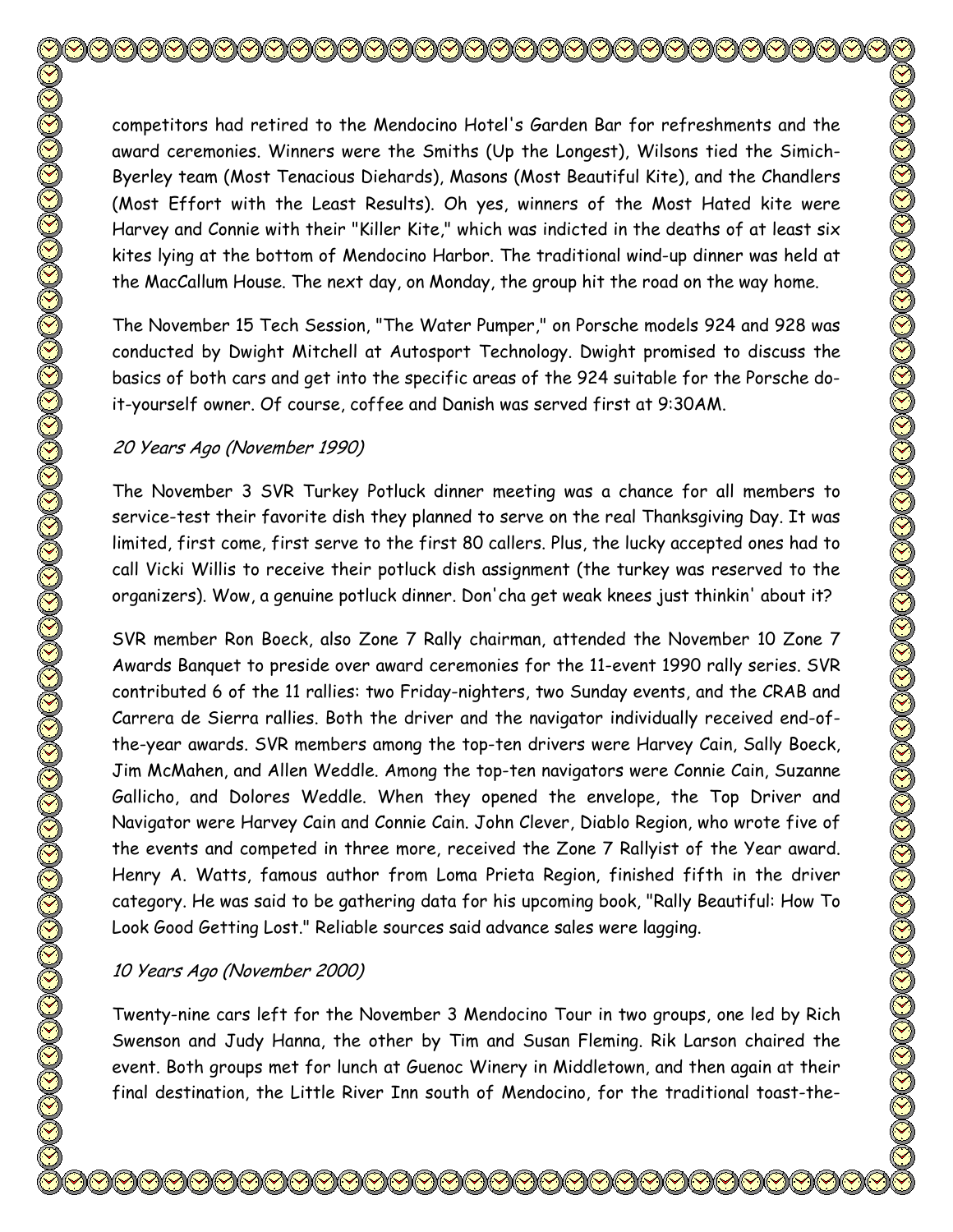sunset. The next day's kite flying contest looked like a non-starter until, at the last minute, the fog parted, the wind started, and up went 20 kites. Exactly 30 minutes later, that scenario was reversed and the contest was over. Period! But wait -- cocktails would have to start earlier than scheduled. Maybe, but an easily managed predicament. Dinner at various restaurants in the area proceeded as planned. Sunday was checkout for some while ten members of the group stayed an extra day and Monday played hooky from work. Kern Breaux chaired the November 18 Go-Karts event which took place at The Inside Track, an indoor go-kart track in Stockton. Twenty-eight PCAers vied to see who would rule as track-king for the day. That title would be based partly on three heats -- each competitor would start one in the front, one in the middle, and one in the back of the field. The three-event total score would then determine who got to the final heat for overall honors. When the green flag dropped, there were spins, bumps, and passes. Some karts were more equal than others, but that's racin'. According to Kern Breaux, Glen Brooksby and Tim Fleming were in the running for spin king of the day, but then Kern's memory banks crashed (he finished the day 13th out of 28). Rich McGlumphy was positioned well as he started the last lap of the deciding final heat. But, with the checker in sight, Melinda Johnson got under Phil Cloud, who was passing Rich on the inside, and with them going

three-abreast into the last turn, the predictable happened. Patrick Dickman, running fourth, worked his way through the mêlée to finish FIRST. Hey Rich, that's show-biz. THE DRIFTER article ended with a group-photo of all contestants. Mary Ann Behrens and Dennis Stettner were in the photo, and one looked somewhat like Kim Nelson.

## **DECEMBER**

## 30 Years Ago (December 1980)

The December 20 Christmas Party at D.A. Stones, 10th & L Streets, was chaired by Kathleen Peebles who asked party-goers to bring an ornament for the tree. After social hour and a great dinner, the program moved along quickly with recognition of the outgoing board of directors, introduction of the newly elected board members, presentation of traditional gift to outgoing President, Rik Larson, presentation of awards to the Most Active Member, Most Active New Member, and for the most Outstanding Contribution to SVR. Then, the group proceeded to party and dance to the tunes of Terry Knight, SVR's disk-jockey for the evening.

The following information from the December 1980 DRIFTER: SVR ended the year with 225 primary members. Treasurer Kern Breaux reported the club's assets to be \$151.00 in the checking account and \$345.00 in savings. First year racer Arnold O'Shields raced his E-Production 356 to a third-place SCCA EP class-finish at Laguna Seca during the weekend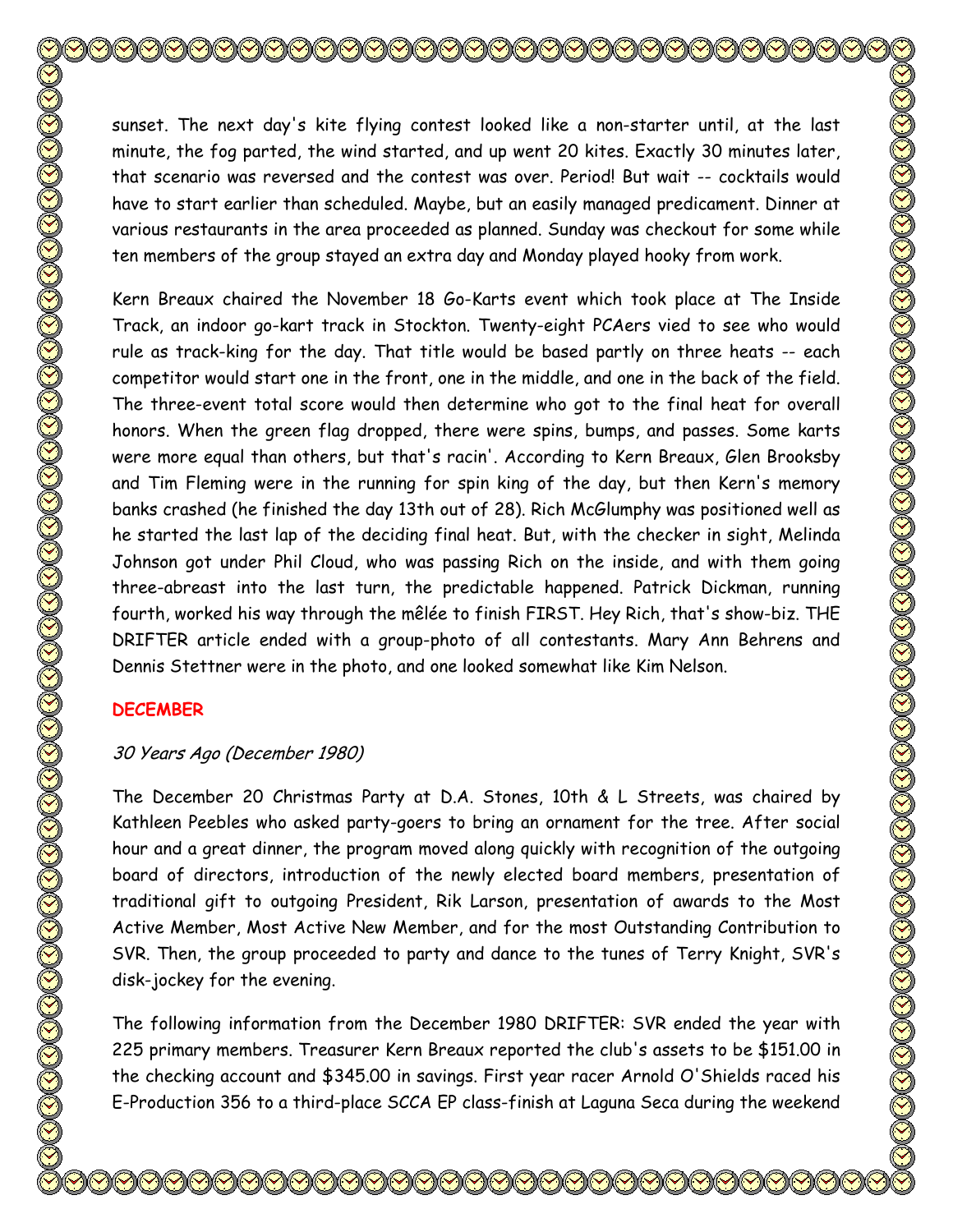of the Monterey Grand Prix, October 18-19, 1980. December DRIFTER advertisers were Autosport Technology, Lombard's Radio Equipment, George McClarrinon Law Corp., Kerner Breaux at Cal West Life, Sportwagen Werke, Frank's Automotive, Kid-E-Korral, Even-Temp AC & Heating, Reichel & Son Auto Body & Service, John Skoien/George Valerio Porschmen, Walt Stickel Body & Frame, Strutz Jewelers, Diamond Auto Body, Ed Rincon Body Shop, and Superior Porsche Sales & Service in Redding.

### 20 Years Ago (December 1990)

Ninety-two merrymakers thought the December 1 SVR Christmas Party and Awards Banquet at the Palomino Room was a smashing success. Chairperson Karen Mangin did a fabulous job with beautiful table decorations and charming souvenir champagne glasses at every place. Thanks to all of the sponsors, Fabrication Specialties, OK Tires, Joe Hill's Transmissions, and Kern Breaux, door prizes and other amenities were plentiful. Comasters of ceremonies Sally Boeck and Randy Vidmar kept the program moving briskly. Event of the Year honors went to the San Simeon Tour chaired by Jean and Phil Keith and Vicki and Mike Willis. Rookies of the Year were Gail and Bob Bitters. Sally Boeck presented each outgoing board member with a beautiful engraved crystal beer mug, and in turn, Sally received a suitably engraved crystal plate. The President's Award, not automatically made each year, was awarded this year by Sally to Tom and Brenda Solter for opening their home and grounds the last two years for SVR's charity auction and concours. Herb Hoover received the DRIFTER Award of Excellence for creating outstanding tech tip contributions during the past years. So it was -- old friends, new friends, good times -- and dancing into the wee hours to the sounds of the Peter Morgan Band.

At the December 4 joint 1990-1991 board meeting, treasurer Ray Clements reported SVR had received \$1,700 as its share from the 1990 Parade in Monterey. Membership director Dolores Weddle reported that 20-year PCA membership certificates were received for Steven and Gwen Ito, Ralph and Carolyn Heath, Jerry Jurach, and Norv Travis. Dolores also said the 1991 roster would be ready to print by mid-December and that Bob and Beth Jacobson would sponsor the printing. President Sally Boeck reported 48 ballots were received from primary members in the election of 1991 officers.

#### 10 Years Ago (December 2000)

The Front Ballroom of Sun City, Lincoln Hills, was the setting for SVR's December 17 afternoon Christmas Party with Bob and Beth Jacobson as co-chairs. Prime Rib was the fare du jour. The evening promised a gift and ornament exchange and the usual end-ofyear awards and recognition as well as the presentation of the out-going and in-coming